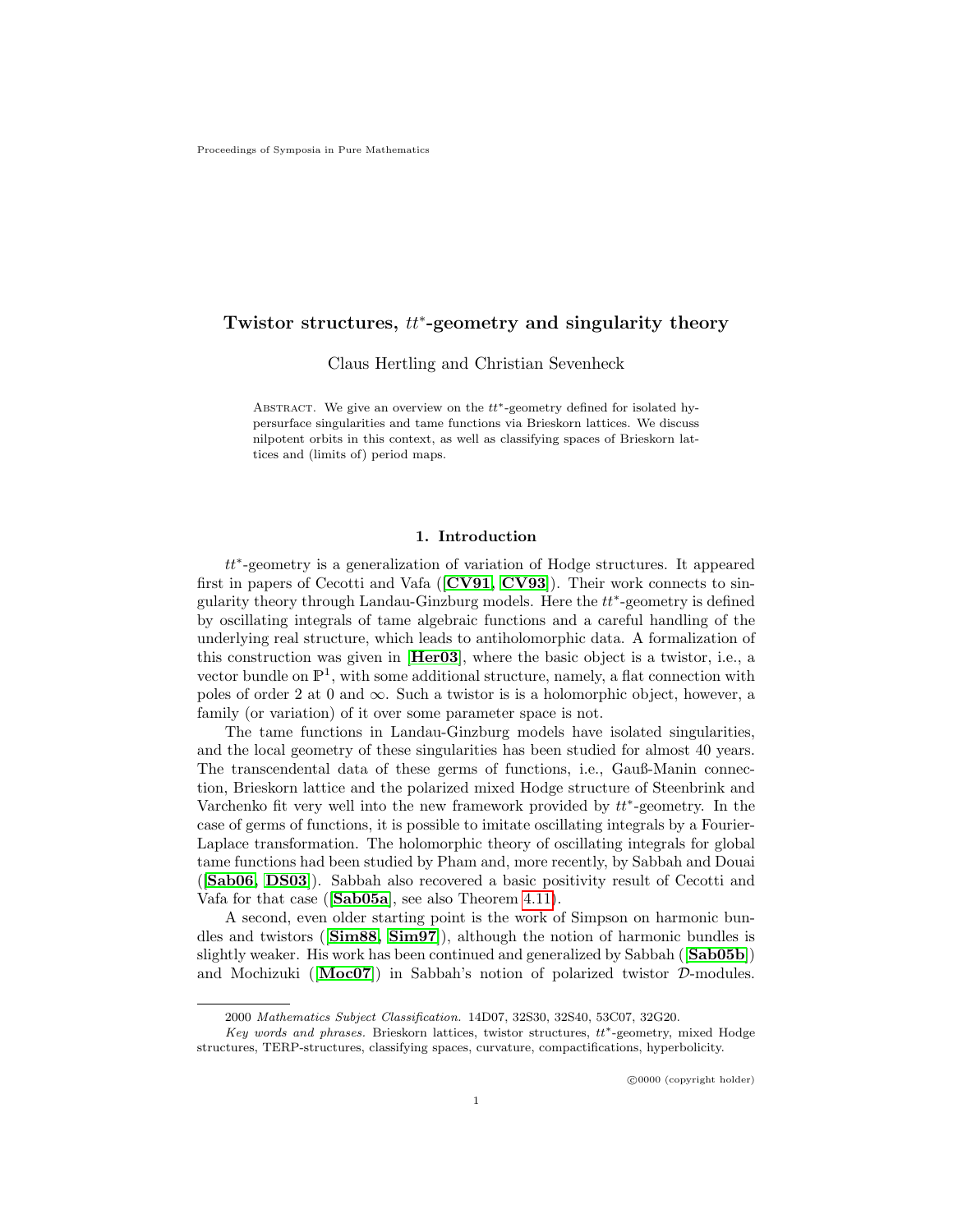Mochizuki proved results which generalize to a large extent Schmid's work on variations of Hodge structures, nilpotent orbits and limit mixed Hodge structures.

The theory of singularities of local and global functions lies at the crossroad of all these developments. In this survey we concentrate on the local functions (this is referred to as the regular singular case later on). We show how the work of Schmid and Mochizuki applies, we discuss nilpotent orbits, classifying spaces and (limits of) period maps.

The main references for the material covered here are the articles [[Her03,](#page-23-2) [HS07b,](#page-23-4) [HS07a](#page-23-5)] and [[HS08](#page-23-6)]. We will give precise definitions and complete statements for all the results presented, but almost no proofs for which we refer to the above papers.

Here is a short outline of the contents of this survey. In the next two sections, we recall classical material: the basic definition and properties of Brieskorn lattices of isolated hypersurface singularities and tame functions on affine varieties, their Fourier-Laplace transformation, and how to construct (variation of) twistor structures from them (along with the definition of the latter). An axiomatic framework for the various types of Brieskorn lattices is given under the name TERP-structure (an abbreviation for "twistor", "extension", "real structure" and "pairing"). Section [4](#page-8-0) discusses the relation between (polarized) twistor structures and (polarized mixed) Hodge structures defined by filtrations associated to a Brieskorn lattice. The next two sections [\(5](#page-11-1) and [6\)](#page-15-0) investigate the twistor geometry on classifying spaces of Brieskorn lattices (resp. TERP-structures). These spaces were constructed in order to study Torelli theorems for so-called  $\mu$ -constant families of singularities. We give a result on the curvature of the Hermitian metric induced on them. Moreover, we construct partial compactifications of these spaces on which the above metrics are complete. This allows us to deduce some results known for variations of Hodge structures in the case of TERP/twistor-structures using standard techniques from complex hyperbolic analysis. Finally, the last section discusses period mappings for hypersurface singularities, mainly for families over a punctured disc, and their behaviour at the boundary point  $0 \in \Delta$ . We show some consequences of Mochizuki's construction of a limit polarized mixed twistor and give statements analogues to those obtained for variations of Hodge structures.

# 2. Brieskorn lattices

<span id="page-1-0"></span>We will give here a very brief reminder on the theory of Brieskorn lattices arising from isolated hypersurface singularities or polynomial functions. The goal is to motivate the constructions in the later sections, and to provide the main class of examples.

Consider first the classical situation of a germ of a holomorphic function  $f$ :  $(\mathbb{C}^{n+1},0) \to (\mathbb{C},0)$  with an isolated critical point. By choosing appropriate representatives X and S for  $(\mathbb{C}^{n+1},0)$  and  $(\mathbb{C},0)$ , this function germ yields a mapping f:  $X \to S$  with the property that its restriction to  $X' := f^{-1}(S')$ , where  $S' := S \setminus \{0\}$ , is a locally trivial fibration, called the Milnor fibration. Its fibres are homotopic to a bouquet of  $\mu$  spheres of (real) dimension n, where  $\mu := \dim_{\mathbb{C}}(\mathcal{O}_{\mathbb{C}^{n+1},0}/J_f)$  is the Milnor number; here  $J_f := (\partial_{x_0} f, \dots, \partial_{x_n} f)$ . In particular,  $R^n f_* \mathbb{C}_{X'}$  is a local system, in other words, the sheaf  $\mathcal{F} := R^n f_* \mathbb{C}_{X'} \otimes_{\mathbb{C}_{S'}} \mathcal{O}_{S'}$  defines a holomorphic bundle with a flat connection  $\nabla$ . It was Brieskorn's idea to consider extensions of  $(\mathcal{F}, \nabla)$  over the whole of S.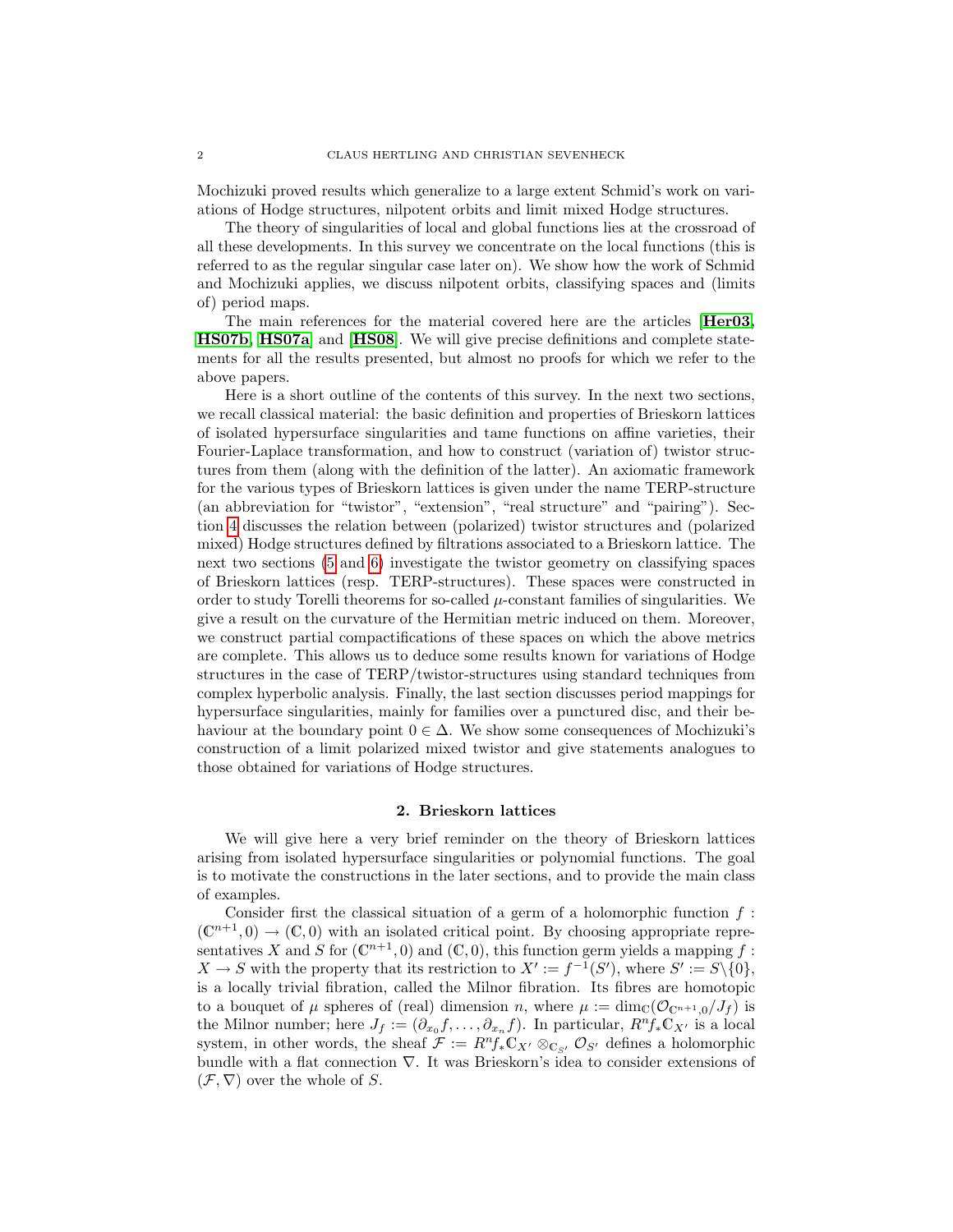THEOREM 2.1 ( $\overline{Br}$ 170, [Mal74,](#page-24-6) [Gre75](#page-23-8)). Consider the following three sheaves and mappings between them:

$$
\mathcal{H}^{(-2)}:=\mathcal{H}^n(f_*\Omega_{X/S}^\bullet)\xrightarrow[]{\alpha} \mathcal{H}^{(-1)}:=\frac{f_*\Omega_{X/S}^n}{df\wedge f_*\Omega_{X/S}^{n-1}}\xrightarrow[]{\beta} \mathcal{H}^{(0)}:=\frac{f_*\Omega_X^{n+1}}{df\wedge df_*\Omega_X^{n-1}}
$$

(Note that these are not Brieskorn's original notations). Here  $\alpha$  is the natural inclusion and  $\beta(\tilde{\omega}) := df \wedge \tilde{\omega}$ . All of them are  $\mathcal{O}_S$ -locally free and restrict to F on S'. The quotients  $Coker(\alpha)$  and  $Coker(\beta)$  are isomorphic to  $f_*\Omega_{X/S}^{n+1}$  ( $\beta$ :  $Coker(\alpha) \stackrel{\cong}{\rightarrow}$  $f_*\Omega^{n+1}_{X/S}$ ), in particular, supported on  $0 \in S$  and of dimension  $\mu$ . Define differential operators

$$
\nabla_t : \mathcal{H}_0^{(-2)} \longrightarrow \mathcal{H}_0^{(-1)} \qquad \nabla_t : \mathcal{H}_0^{(-1)} \longrightarrow \mathcal{H}_0^{(0)}
$$
  

$$
\omega \longmapsto \eta \qquad \qquad \widetilde{\omega} \longmapsto d\widetilde{\omega}
$$

where  $\eta$  is such that  $d\omega = df \wedge \eta$ , and where t is the coordinate on S. These give an extension of the topological connection  $\nabla$  on F and define meromorphic connections with a regular singularity at  $0 \in S$  on  $\mathcal{H}^{(-2)}$ ,  $\mathcal{H}^{(-1)}$  and  $\mathcal{H}^{(0)}$ , because  $t^{-k}\mathcal{H}^{(-2)}$  $\mathcal{H}^{(-1)}$  and  $t^{-k}\mathcal{H}^{(-1)} \supset \mathcal{H}^{(0)}$  where k is minimal with  $f^k \in J_f$ . Moreover, both are isomorphisms of C-vector spaces. In particular, the inverse  $\partial_t^{-1} := \beta \circ \nabla_t^{-1}$  is well-defined on  $\mathcal{H}_0^{(0)}$  and moreover, the germ  $\mathcal{H}_0^{(0)}$  is free of rank  $\mu$  over the ring  $\mathbb{C}\{\{\partial_t^{-1}\}\}\,$  of microdifferential operators with constant coefficients.

The most interesting of the three extensions is  $\mathcal{H}^{(0)}$ , mainly because  $\Omega_X^{n+1}$  is a line bundle, so for fixed coordinates, we may represent elements in  $\mathcal{H}^{(0)}$  by (classes of) functions.  $\mathcal{H}^{(0)}$  is called the **Brieskorn lattice** of the function germ  $(f, 0)$ .

In most of the applications, one is interested in the case of families of function germs.

THEOREM 2.2 ([[Gre75](#page-23-8)]). Let  $F : (\mathbb{C}^{n+1} \times M, 0) \to (\mathbb{C}, 0)$  be a germ where  $M \subset \mathbb{C}^m$  is open such that  $f := F_{\vert \mathbb{C}^{n+1} \times \{0\}}$  has an isolated singularity as before, then the relative Brieskorn lattice

$$
\mathcal{H}^{(0)}:=\frac{\varphi_*\Omega^{n+1}_{\mathcal{X}/M}}{dF\wedge d\varphi_*\Omega^{n+1}_{\mathcal{X}/M}}
$$

(where  $F: \mathcal{X} \to S$  is a good representative as before, and  $\varphi := F \times pr_M : \mathcal{X} \to S \times F$ M) is  $\mathcal{O}_{S \times M}$ -locally free and carries an integrable connection, which is meromorphic along the discriminant

$$
\mathcal{D} := \{(t, y) \mid \varphi^{-1}(t, y) \text{ singular } \} \subset S \times M
$$

It is defined by  $\nabla_X(\omega) := Lie_{\widetilde{X}}(\omega) - \partial_t(Lie_{\widetilde{X}}(F)\omega)$ , where  $(\widetilde{X},X) \in \mathcal{T}_{X} \times \mathcal{T}_{S \times M}$ such that  $d\varphi_*(\widetilde{X}) = X$  (in particular,  $X \in \Theta_{S \times M}(\log \mathcal{D})$ ).

For a given germ  $(f, 0)$ , there are two particularly interesting cases of such deformations, namely:

• Take M to be an open ball in  $\mathbb{C}^{\mu}$ , and put  $F := f + \sum_{i=1}^{\mu} y_i g_i$ , with  $(g_1, \ldots, g_\mu) \in (\mathbb{C}\{x\})^\mu$  representing a basis of  $\mathbb{C}\{x\}/J_f$ . Then F is called the semi-universal unfolding of f. The pair  $(\mathcal{H}^{(0)}, \nabla)$  has a logarithmic pole along  $\mathcal D$  in this case.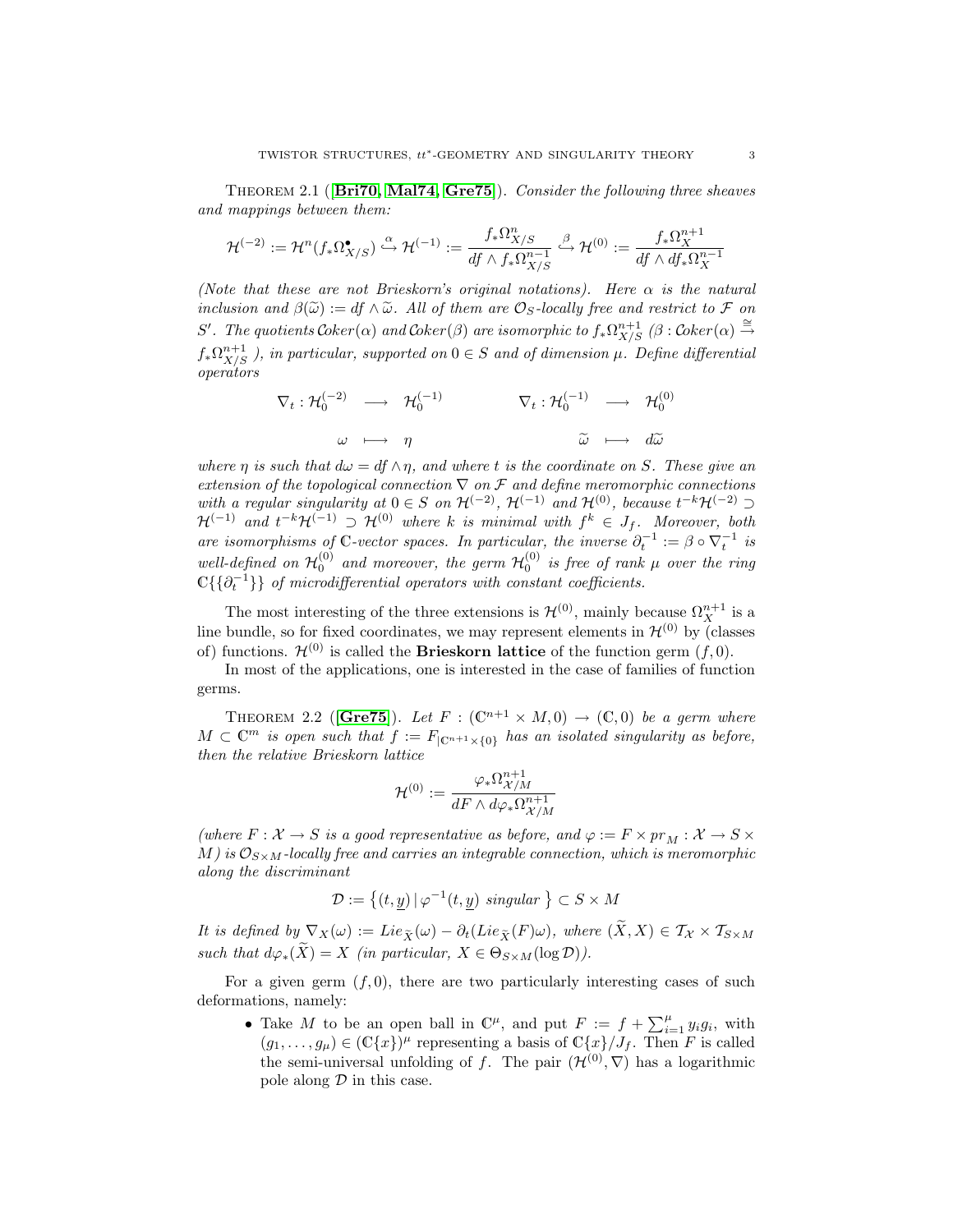• Take any family F as above with the property that for each  $y \in M$ , the only critical value of  $F_y$  is zero. A result of Gabrielov, Lazzeri and Lê shows that then the only critical point of  $F_y$  is the origin of  $\mathbb{C}^{n+1}$ . These families are called " $\mu$ -constant deformations" of f.

The second class of objects we are interested in is closely related to these function germs, but in this case phenomena of a more global nature occur. We start with a smooth affine manifold  $X$  and we want to study regular functions  $f: X \to \mathbb{A}_{\mathbb{C}}^1$ . There is a condition one needs to impose in order to make sure that no change of topology is caused by singularities at infinity (of a partial compactification  $\overline{f} : \overline{X} \to \mathbb{A}_{\mathbb{C}}^1$ .

DEFINITION 2.3 ([**[NZ92](#page-24-7)**]). Let  $f: X \to \mathbb{A}_{\mathbb{C}}^1$  be a regular function; then f is called M-tame iff for some embedding  $X \subset \mathbb{A}^N$  and some  $a \in \mathbb{A}^N$ , we have that for any  $\eta > 0$  there is some  $R(\eta) > 0$  such that for any  $r \geq R(\eta)$ , the spheres  $||x - a||^2 = r$  are transversal to all fibres  $f^{-1}(t)$  for  $|t| < \eta$ ; here  $|| \cdot ||$  denotes the Euclidean distance on  $\mathbb{C}^N$ .

For any regular function  $f$  as above, we define

$$
M_0 := \frac{\Omega_X^{alg, n+1}}{df \wedge d\Omega_X^{alg, n-1}}
$$

(where  $\Omega^{alg,k}$  are the algebraic differential k-forms on X) to be the algebraic Brieskorn lattice of f. The basic structure result ( $[NS99, Sab06]$  $[NS99, Sab06]$  $[NS99, Sab06]$  $[NS99, Sab06]$ ) is the following.

THEOREM 2.4. If f is M-tame, then  $M_0$  is a free  $\mathbb{C}[t]$ -module.

Note that the rank of  $M_0$  is not necessarily equal to  $\mu := \sum_{x \in X} \mu(X, x)$ , where  $\mu(X, x)$  is the local Milnor number of the germ  $f : (X, x) \to (\widetilde{C}, \widetilde{f}(x))$ . It is so if the space X is contractible, e.g.,  $X = \mathbb{A}^{n+1}$ .

The next step is to define the Fourier-Laplace transformation of the Brieskorn lattice. In fact, the proper framework to carry this out requires the study of the Gauß-Manin system, which is an (algebraic or analytic)  $\mathcal{D}$ -module, in which the Briekorn lattice is embedded. One first defines the Fourier-Laplace transformation of this object and has to analyze what happens with the Brieskorn lattice under this operation. Details can be found in [[Sab06](#page-24-0)] or [[Her03](#page-23-2)].

We will need here and in the sequel the notion of the Deligne extensions of a flat bundle over a divisor. More precisely, let  $H'$  be a flat bundle on  $\mathbb{C}^*$  (let t be a coordinate on  $\mathbb{C}$ ), write  $H^{\infty} = \bigoplus_{\lambda \in \mathbb{C}} H^{\infty}_{\lambda}$  for the generalized eigen-decomposition of the space of flat sections with respect to the monodromy, then we denote by  $V^{\alpha}$  (resp.  $V^{>\alpha}$ ) the locally free extension of H' to C generated by (the so-called elementary) sections  $t^{\beta-\frac{N}{2\pi i}}A$ , where N is the logarithm of the unipotent part of the monodromy of  $H'$ ,  $A \in H_{e^{-2\pi i\beta}}^{\infty}$  and  $\beta \geq \alpha$  (resp.  $\beta > \alpha$ ). We denote similarly by  $V_{\alpha}$  (resp.  $V_{\leq \alpha}$ ) the corresponding Deligne extensions of H' over infinity. Finally, let  $V^{>-\infty} := \cup_{\alpha} V^{\alpha}$  (resp.  $V_{\leq \infty} := \cup_{\alpha} V_{\alpha}$ ) be the meromorphic extensions consisting of sections of  $H'$  with moderate growth at zero, resp. infinity.

THEOREM 2.5 ([Sab06,](#page-24-0) [Her03](#page-23-2)). For a local singularity  $f : (\mathbb{C}^{n+1},0) \rightarrow$  $(C, 0)$ , consider  $M_0 := H^0(\mathbb{P}^1, l_*V_{\leq \infty} \cap \tilde{i}_* \mathcal{H}^{(0)})$ , where  $\tilde{i}: \mathbb{C} \hookrightarrow \mathbb{P}^1$  and  $l: \mathbb{P}^1 \setminus \{0\} \hookrightarrow$  $\mathbb{P}^1$ . Then  $M_0$  is a free  $\mathbb{C}[z]$ -module, as is the Brieskorn lattice  $M_0$  defined for a tame function. In both cases, define the following operators:

$$
\tau := \nabla_t \qquad \text{and} \qquad \nabla_\tau := -t
$$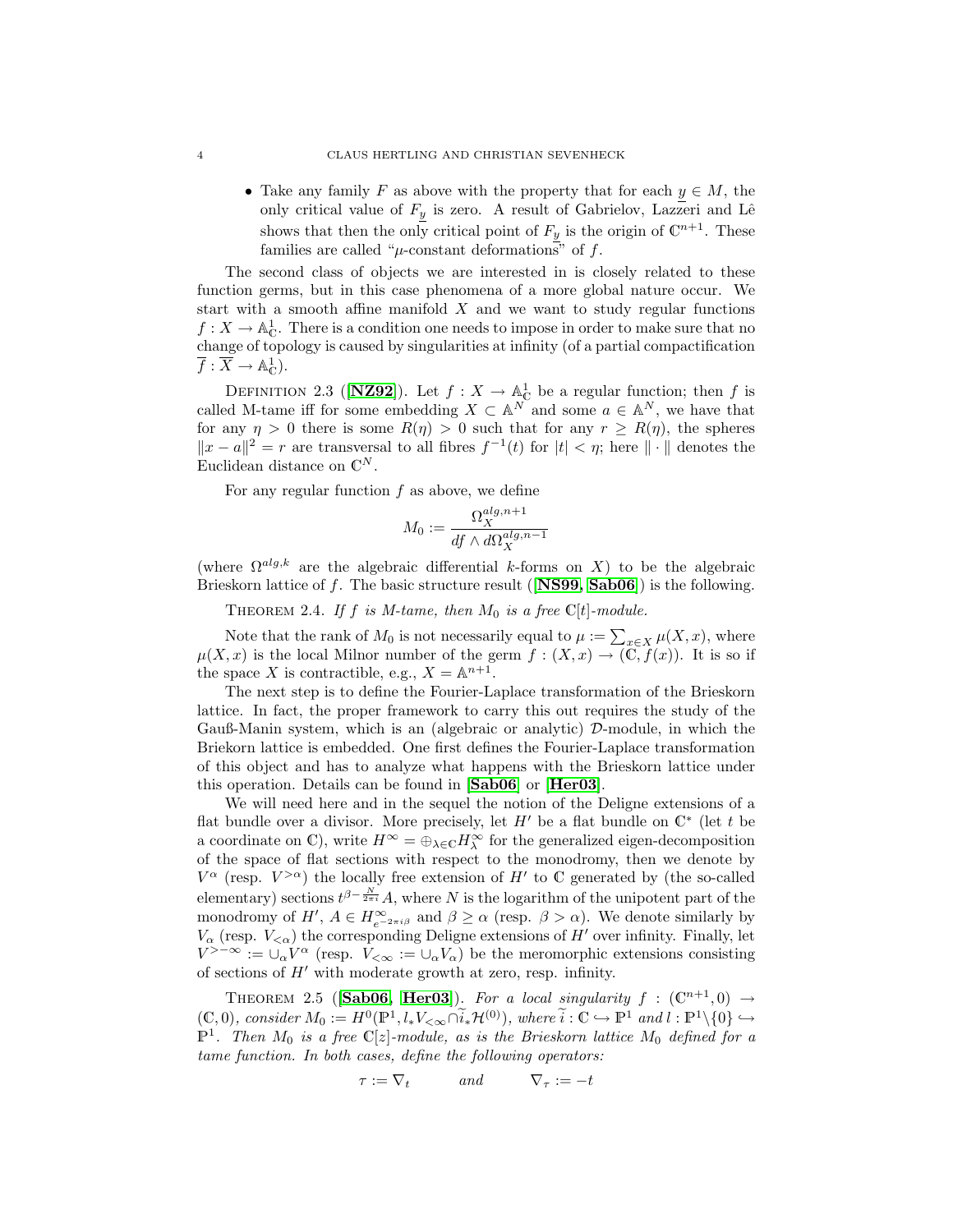In the local case, denote by  $G_0$  the vector space  $M_0$ , seen as a  $\mathbb{C}[\tau^{-1}]$ -module. If f is a tame function, define  $G_0 := M_0[\partial_t^{-1}]$ . Then in both cases  $G_0$  is a free  $\mathbb{C}[\tau^{-1}]$ module, invariant under  $-\nabla_{\tau}$ , i.e., a free C[z]-module, invariant under  $z^2 \nabla_z$ , where  $z := \tau^{-1}$ . In both cases it has rank  $\mu$ , in contrast to  $M_0$  in the global case.

We will mainly work with analytic objects, therefore we consider the holomorphic vector bundle over  $\mathbb C$  corresponding to  $G_0$ , denoted by H in the sequel. By definition it is equipped with a connection with a pole of order at most two at zero. Its restriction to  $\mathbb{C}^*$  is then necessarily flat; we denote this restriction by  $H'$  (note that in general,  $H'$  is not equal to the local system  $F$  from the beginning of this section, although they are related, as we will see).

We are going to describe briefly another approach to the bundle  $H$  which is of more topological and analytical nature. For simplicity, we restrict to the case of tame functions, the local case is treated in detail in [[Her03](#page-23-2), Ch. 8]. We start with a direct construction of the flat bundle  $H'$ , then we outline how to obtain the extension H. Let as above  $f: X \to \mathbb{A}_{\mathbb{C}}^1$  be tame, and suppose moreover that all critical points of  $f$  are non-degenerate (although this seems to be a severe restriction, it is relatively easy to show that the construction for the general case can always be reduced to the one described by a small deformation, called Morsification). Choose an embedding  $X \subset \mathbb{A}^N$  and  $\eta > 0$  such that all critical values of f are contained in  $S := \{t \mid |t| < \eta\}$ , and choose  $R(\eta) > 0$  sufficiently large. Then  $U := \{x \in X \mid ||x|| < R(\eta), f(x) \in S\}$  contains all critical points of f. For any  $z \in \mathbb{C}^*$ , choose non-intersecting paths  $\gamma_i$  inside  $S \setminus \{f(Crit(f))\}$  from  $\eta \frac{z}{|z|}$  to the critical values of f, and construct for each such path a continuous family  $\Gamma_i$ (called the *Lefschetz thimble*) of vanishing cycles in  $f^{-1}(\gamma_i)$ . Then we have that  $\Lambda_z := H_n(U, \dot{f}^{-1}(\eta \frac{z}{|z|}), \mathbb{Z}) \cong \bigoplus_i \mathbb{Z}[\Gamma_i]$  and we put  $H'_z := \text{Hom}_{\mathbb{Z}}(\Lambda_z, \mathbb{C}),$  which defines a local system of rank  $\mu$  on  $\mathbb{C}^*$ . Denote by  $\mathcal{H}'$  its sheaf of holomorphic sections, then one can prove that the intersection of Lefschetz thimbles on opposite fibres is well-defined (as it takes place in a compact subset of  $U$ ), which gives a perfect pairing  $\Lambda_z \times \Lambda_{-z} \to \mathbb{Z}$ , and induces a flat pairing

$$
P: \mathcal{H}' \otimes j^* \mathcal{H}' \longrightarrow \mathcal{O}_{\mathbb{C}^*}
$$

Define a map

$$
\begin{array}{cccc}\n\text{osc}: \Omega^{alg,n+1}_X & \longrightarrow & i_*\mathcal{H}' \\
& \omega & \longmapsto & \underbrace{\big(\underline{r}_i\big)}_{\in \mathbb{C}^*} \mapsto \underbrace{\big(\underline{\Gamma}_i\big)}_{\in \Lambda_z} \mapsto \underbrace{\int_{\widetilde{\Gamma}_i} e^{-\frac{t}{z}} \omega}_{\in \mathbb{C}})\n\end{array}
$$

Here  $i: \mathbb{C}^* \hookrightarrow \mathbb{C}$  is the inclusion and  $\widetilde{\Gamma}_i$  denotes a family of vanishing cycles in  $f^{-1}(\tilde{\gamma}_i)$  extending  $\Gamma_i$ , where  $\tilde{\gamma}_i$  is an extension of  $\gamma_i$  to a path from a critical<br>unlus to infinity with asymptotic direction  $\tilde{\epsilon}$ . It follows from work of Pham value to infinity, with asymptotic direction  $\frac{z}{|z|}$ . It follows from work of Pham ([**[Pha83,](#page-24-9) [Pha85](#page-24-10)**]) that these integrals are well-defined. Put  $\mathcal{H} := \text{Im}(\text{osc})$ , this gives a vector bundle over C, and one checks easily that the connection has a pole of order at most two.

The following picture summarizes and illustrates the geometry used above in the definition of  $\mathcal{H}'$ , P and  $\mathcal{H}$ .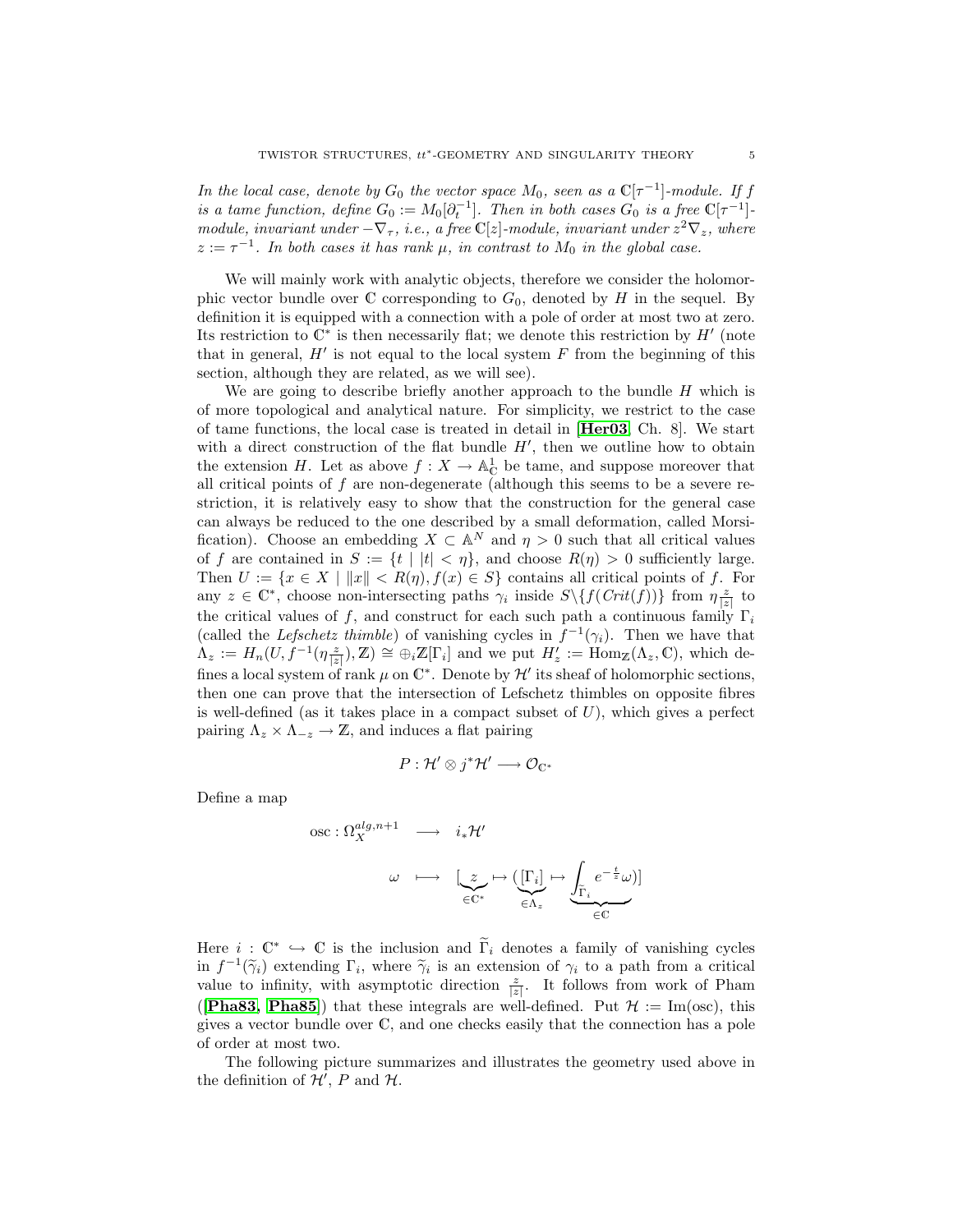

PROPOSITION 2.6 ([[Her03](#page-23-2)], Section 8.1). The tuple  $(\mathcal{H}, \nabla)$  constructed above using Lefschetz thimbles and oscillating integrals is exactly the Fourier-Laplacetransformation of the Brieskorn lattice  $M_0$ .

In the case of a (deformation of a) local singularity or a non-tame deformation of a tame function, a good representative  $F_{\underline{y}}$  :  $U$   $\rightarrow$   $S$  exists, but no extension to ∞. So one cannot work directly with oscillating integrals as above. But one can imitate them on a cohomological level [[Her03,](#page-23-2) [DS03](#page-23-3)]. In any case, if we are starting with an unfolding of a germ or of a tame function parameterized by  $M$ , then a variation of the above construction yields a holomorphic vector bundle H over  $\mathbb{C} \times M$ , with a connection with pole of type 1 (also called Poincaré rank one) along  $\{0\} \times M$ , i.e., the sheaf H is stable under  $z^2 \nabla_z$  and  $z \nabla_X$  for any  $X \in \mathcal{T}_M$ .

## 3. Twistor structures

<span id="page-5-1"></span>Here we define and study a framework which encompasses the objects described in the last section. The main objects are twistor and TERP-structures. The former have been introduced in [[Sim97](#page-24-3)], for the latter, see [[Her03](#page-23-2)] and [[HS07b](#page-23-4)].

<span id="page-5-0"></span>DEFINITION 3.1. Let  $M$  be a complex manifold. A variation of TERP-structures on M of weight  $w \in \mathbb{Z}$  is a tuple  $(H, H'_{\mathbb{R}}, \nabla, P)$  consisting of:

(1) a holomorphic vector bundle H on  $\mathbb{C} \times M$ , equipped with a meromorphic connection  $\nabla : \mathcal{H} \to \mathcal{H} \otimes z^{-1} \Omega_{\mathbb{C} \times M}^1(\log\{0\} \times M)$ , satisfying  $\nabla^2 = 0$ . The restriction  $H' := H_{\vert \mathbb{C}^* \times M}$  is then necessarily flat, corresponding to a local system given by a monodromy automorphism  $M \in \text{Aut}(H^{\infty})$ , where  $H^{\infty}$ is the space of flat multivalued sections. For simplicity, we will make the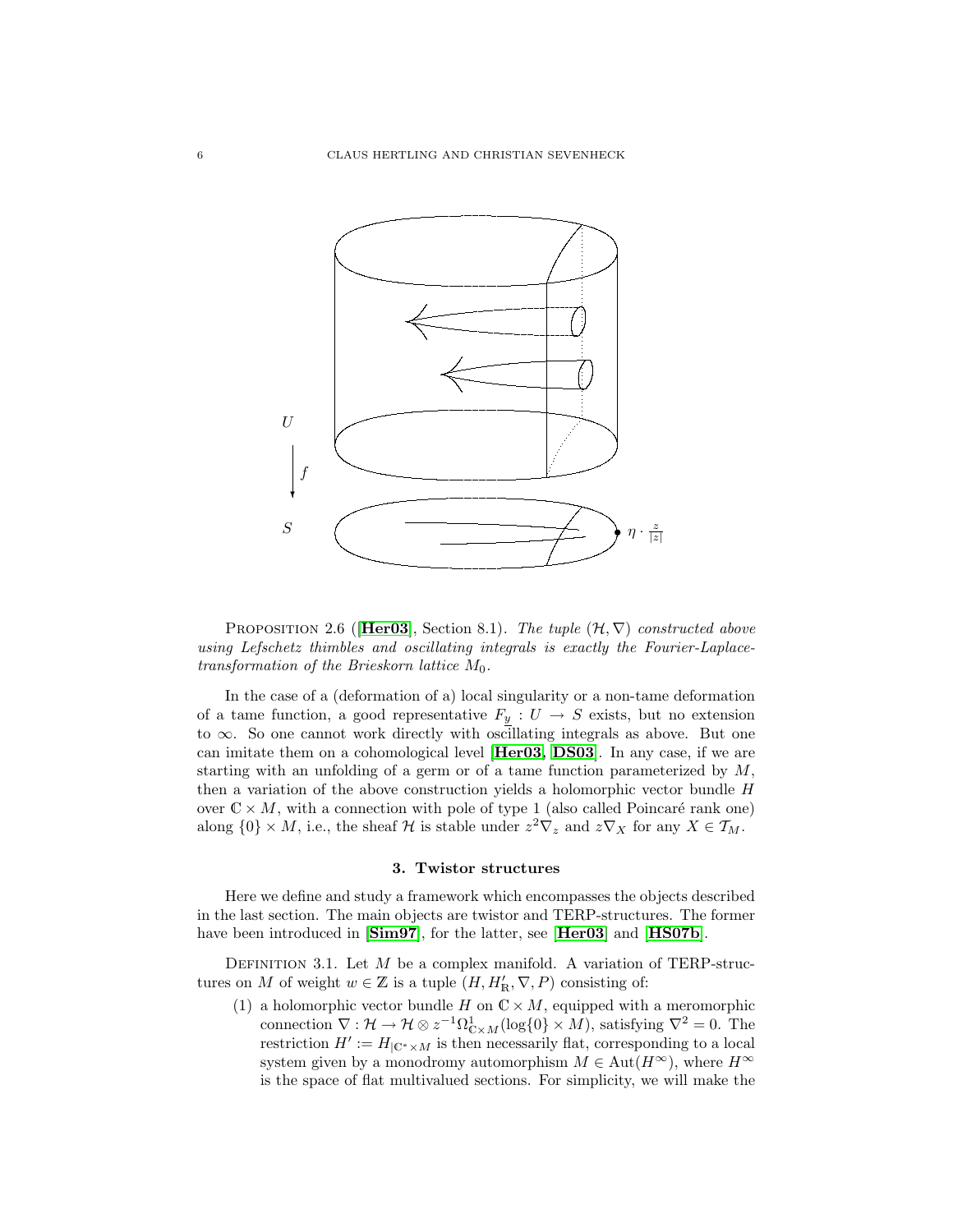assumption that the eigenvalues of  $M$  are in  $S<sup>1</sup>$ , which is virtually always the case in applications.

- (2) a flat real subbundle  $H'_{\mathbb{R}}$  of maximal rank of the restriction  $H' := H_{\mathbb{C}^* \times M}$ . In particular, M is actually an element in Aut $(H_{\mathbb{R}}^{\infty})$ .
- (3) a  $(-1)^{w}$ -symmetric, non-degenerate and flat pairing

$$
P: \mathcal{H}' \otimes j^* \mathcal{H}' \to \mathcal{O}_{\mathbb{C}^*}
$$

where  $j(z, x) = (-z, x)$ , and which takes values in  $i^w \mathbb{R}$  on the real subbundle  $H'_{\mathbb{R}}$ . It extends to a pairing on  $i_*\mathcal{H}'$ , where  $i: \mathbb{C}^* \times M \hookrightarrow \mathbb{C} \times M$ , and has the following two properties on the subsheaf  $\mathcal{H} \subset i_*\mathcal{H}'$ :

- (a)  $P(\mathcal{H}, \mathcal{H}) \subset z^w \mathcal{O}_{\mathbb{C} \times M}.$
- (b) P induces a non-degenerate symmetric pairing

$$
[z^{-w}P]:\mathcal{H}/z\mathcal{H}\otimes\mathcal{H}/z\mathcal{H}\to\mathcal{O}_M.
$$

If no confusion is possible, we will denote a variation of TERP-structure by its underlying holomorphic bundle. A variation H over  $M = \{pt\}$  is called a single TERP-structure.

A TERP-structure is called regular singular if  $\nabla$  has a regular singularity along  $\{0\} \times M$ .

THEOREM 3.2 ( $[Her03, DS03]$  $[Her03, DS03]$  $[Her03, DS03]$  $[Her03, DS03]$ ). The Fourier-Laplace transformation of the Brieskorn lattice of an isolated hypersurface singularity  $f : (\mathbb{C}^{n+1},0) \to (\mathbb{C},0)$  or a tame function  $f: X \to \mathbb{A}^1_{\mathbb{C}}$  underlies a TERP-structure, where P is induced by the intersection form on Lefschetz thimbles, and  $w = n + 1$ . It is regular singular in the first case and in general irregular in the second case. Any unfolding  $F$  of a local singularity or a tame function yields a variation of TERP-structures, which is regular singular only if f is local and the unfolding is a  $\mu$ -constant deformation. We will denote any such (variation of) TERP-structure(s) by TERP(f) (respectively  $TERP(F)$ .

We will see that any TERP-structure gives rise to a twistor structure. This connects singularity theory to an priori completely different area, namely, the theory of harmonic bundles. We first recall the basic definitions, our main reference is [[Sim90,](#page-24-11) [Sim97,](#page-24-3) [Moc07](#page-24-5)].

DEFINITION 3.3. A twistor is a holomorphic bundle on  $\mathbb{P}^1$ . A family of twistors over M is a complex vector bundle F on  $\mathbb{P}^1 \times M$ , equipped with a  $\mathbb{P}^1$ -holomorphic structure (i.e. the corresponding sheaf  $\mathcal F$  of sections is a locally free  $\mathcal O_{\mathbb P^1}\mathcal C^\infty_M$ module). F is called pure (of weight zero) if it is fibrewise trivial, i.e., if  $\mathcal{F} = p^*p_*\mathcal{F}$ (here  $p: \mathbb{P}^1 \times M \to M$  is the projection and the functor  $\mathcal{O}_{\mathbb{P}^1}\mathcal{C}_M^{\infty} \otimes_{p^{-1}\mathcal{C}_M^{\infty}} p^{-1}(-)$  is denoted by  $p^*$ ). To define a variation and a polarization of twistor structures, we need the map  $\sigma : \mathbb{P}^1 \times M \to \mathbb{P}^1 \times M$ ,  $\sigma(z, x) = (-\overline{z}^{-1}, x)$  and the two sheaves of meromorphic functions  $\mathcal{O}_{\mathbb{P}^1}(1,0) = l_* \mathcal{O}_{\mathbb{P}^1 \setminus \{0\}} \cap \tilde{i}_* z^{-1} \mathcal{O}_{\mathbb{C}}$  and  $\mathcal{O}_{\mathbb{P}^1}(0,1) = l_* z \mathcal{O}_{\mathbb{P}^1 \setminus \{0\}} \cap \tilde{i}_* \mathcal{O}_{\mathbb{C}}$ where  $l : \mathbb{P}^1 \setminus \{0\} \hookrightarrow \mathbb{P}^1$  and  $\tilde{i} : \mathbb{C} \hookrightarrow \mathbb{P}^1$ . A variation of twistor structures is a family  $F$  of twistor structures, together with an operator

$$
\mathbf{D}:\mathcal{F}\longrightarrow \mathcal{F}\otimes (\mathcal{O}_{\mathbb{P}^1}(1,0)\otimes \mathcal{A}_M^{1,0}\oplus \mathcal{O}_{\mathbb{P}^1}(0,1)\otimes \mathcal{A}_M^{0,1})
$$

such that **D** is  $\mathcal{O}_{\mathbb{P}^1}$ -linear and  $\mathbf{D}_{|\{z\}\times M}$  is a flat connection for any  $z \in \mathbb{C}^*$ . Then  ${\bf D}''_{|C \times M}$  defines a holomorphic structure on  $\mathcal{F}_{|C \times M}$  and  ${\bf D}'_{|C \times M}$  gives a family of flat connections, with a pole of order 1 along  $\{0\} \times M$ , and  $\mathbf{D}'_{|(\mathbb{P}^1-\{0\})\times M}$  defines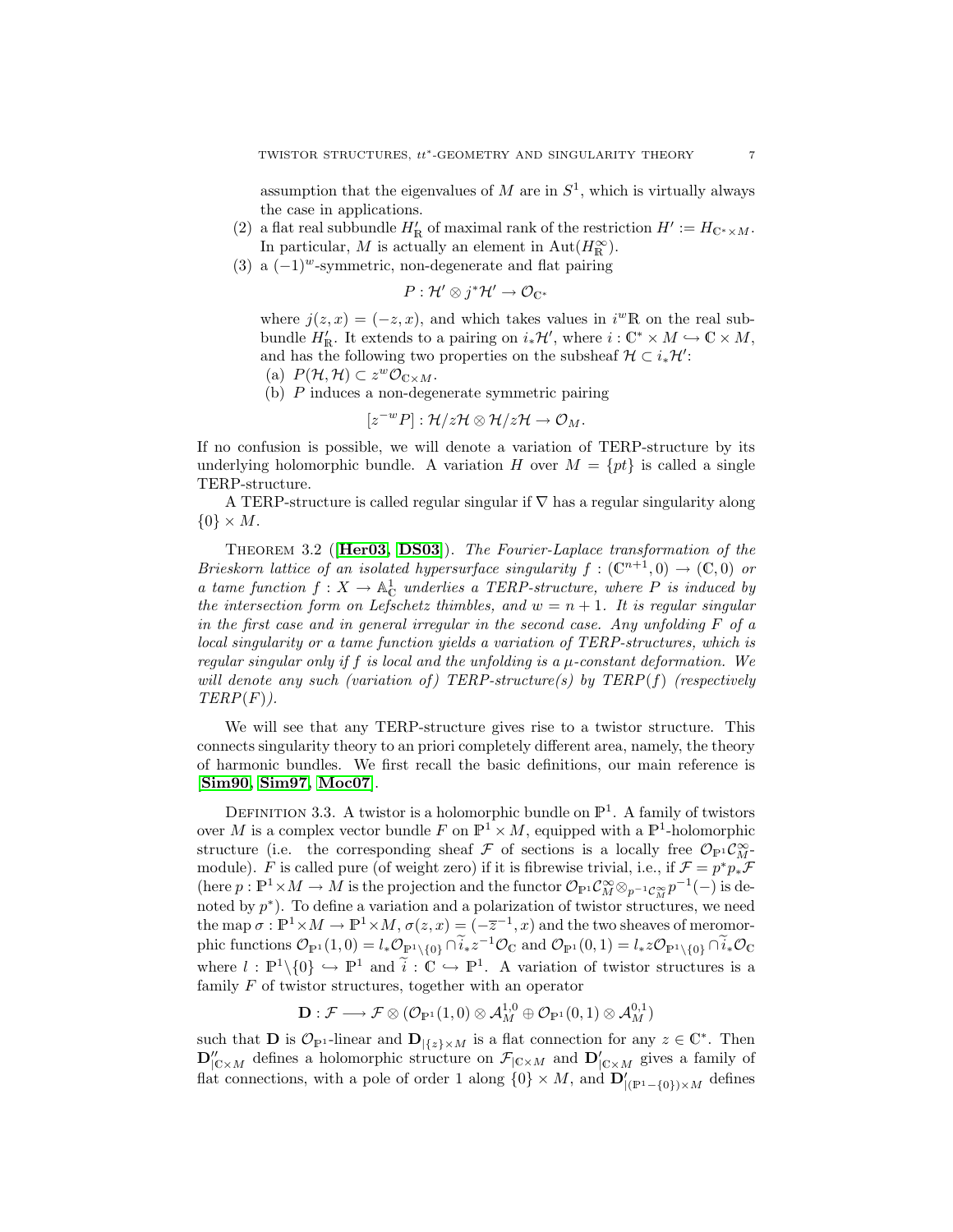an antiholomorphic structure on  $\mathcal{F}_{|(P^1-\{0\})\times M}$  and  $\mathbf{D}''_{|(P^1-\{0\})\times M}$  gives a family of flat connections, with antiholomorphic pole of order 1 along  $\{\infty\} \times M$ . In the case of a variation  $\mathcal F$  of pure twistors (of weight zero) a polarization of  $\mathcal F$  is a symmetric D-flat non-degenerate pairing

$$
S: \mathcal{F} \otimes \sigma^* \mathcal{F} \longrightarrow \mathcal{O}_{\mathbb{P}^1}
$$

which is a morphism of twistors. It induces a Hermitian pairing h on  $E := p_*\mathcal{F}$ . Then  $F$  is called polarized if  $h$  is positive definite.

Given a pure variation, the connection  $\bf{D}$  induces operators on E. If the variation is polarized these operators satisfy some natural compatibility conditions. More precisely, the metric h on E is harmonic, meaning that it corresponds to a pluriharmonic map from the universal cover of  $M$  to the space of positive definite Hermitian matrices. In terms more closely related to our situation, we can define  $(E, h)$  to be harmonic if  $(D' + D'' + \theta + \overline{\theta})^2 = 0$ , where  $D''$  defines the holomorphic structure on E which corresponds to  $F_{\vert {\{0\}\times M\}}$ ,  $\theta$  is defined by the class of  $z\mathbf{D}'_{\partial z} \in \mathcal{E}nd_{\mathcal{O}_M}(\mathcal{F}/z\mathcal{F}), D' + D''$  is h-metric and  $\overline{\theta}$  is the h-adjoint of  $\theta$  (see also lemma [3.7](#page-8-1) below).

Vice versa, given  $(E, h)$  with such operators  $D''$  and  $\theta$ , one might reconstruct the whole variation  $(F := p^*E, D, S)$  from them. The basic correspondence due to Simpson can be stated as follows.

THEOREM 3.4 ( $[\text{Sim97}]$  $[\text{Sim97}]$  $[\text{Sim97}]$ , Lemma 3.1). The category of variations of pure polarized twistor structures on M is equivalent to the category of harmonic bundles.

We are going to construct a twistor for any given TERP-structure  $H$ . For this purpose, define  $\gamma : \mathbb{P}^1 \times M \to \mathbb{P}^1 \times M$  to be  $\gamma(z, x) = (\overline{z}^{-1}, x)$ . Consider the bundle  $\overline{\gamma^*H}$  (here  $\overline{\cdot}$  denotes the conjugate complex structure in the fibres of a bundle). It is a holomorphic bundle on the complex manifold  $(\mathbb{P}^1 \setminus \{0\}) \times \overline{M}$  (there is no need for a conjugation in the  $\mathbb{P}^1$ -direction as this is already built-in in the definition of the bundle  $\overline{\gamma^*H}$ ). We define an identification  $\tau: H_{\vert \mathbb{C}^*\times M}\stackrel{\cong}{\longrightarrow}\overline{\gamma^*H}_{\vert \mathbb{C}^*\times M}$  by



<span id="page-7-0"></span>PROPOSITION 3.5 ([Her03](#page-23-2)), Chapter 2).  $\tau$  is a linear involution, it identifies  $H_{\vert \mathbb{C}^* \times M}$  with  $\overline{\gamma^* H}_{\vert \mathbb{C}^* \times M}$  and defines a (variation of) twistor(s)  $\overline{H} := H \cup_{\tau} \overline{\gamma^* H}$ . Moreover,  $\tau$  acts as an anti-linear involution on  $E = p_*\hat{H}$ . We obtain a pairing S on the twistor  $\widehat{H}$  by  $S := z^{-w}P(-, \tau-)$ . Each bundle  $\widehat{H}_{|\mathbb{P}^1 \times \{x\}}, x \in M$ , has degree zero.

By analogy with the notion of twistors, we will make the following definition.

DEFINITION 3.6. H is called a pure TERP-structure iff  $\hat{H}$  is pure, i.e. fibrewise trivial. In that case, it is called pure polarized iff  $\widehat{H}$  is so, i.e., iff  $h := S_{|p_*\widehat{H}}$  is positive definite.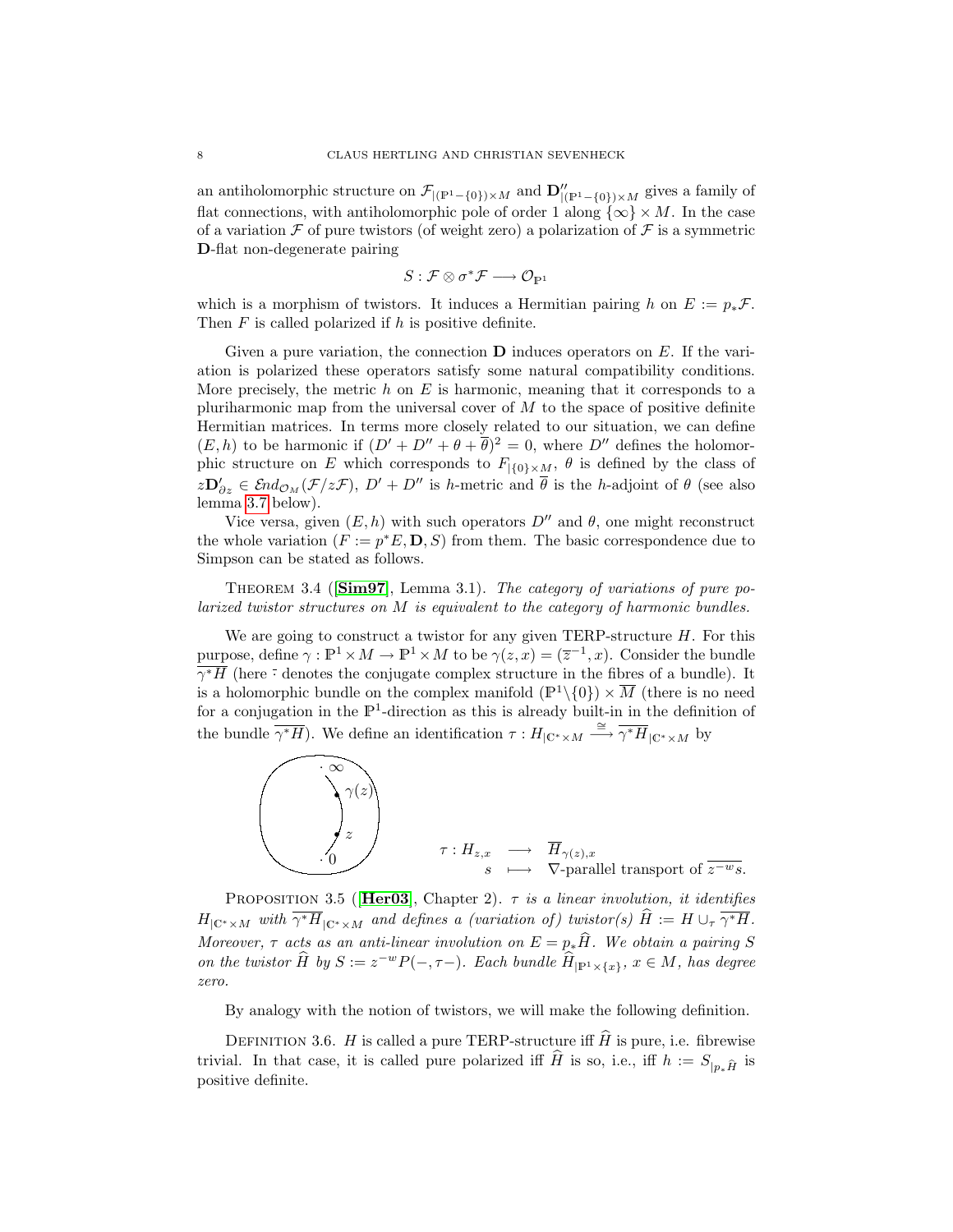The following lemma is a straightforward calculation; it gives a reformulation of the whole structure in terms of the bundle  $E$ , if the structure is pure. In particular, it allows one to define a very interesting object associated to a TERP-structure.

<span id="page-8-1"></span>Lemma 3.7 ([[Her03](#page-23-2)], Theorem 2.19). For any variation of pure TERP-structures, the connection operator  $\nabla$  takes the following form on fibrewise global sections

$$
\nabla = D' + D'' + z^{-1}\theta + z\overline{\theta} + \frac{dz}{z} \left(\frac{1}{z}\mathcal{U} - \mathcal{Q} + \frac{w}{2} - z\tau\mathcal{U}\tau\right)
$$

The symbols used in this expressions are mappings

$$
D', \theta: \mathcal{C}^{\infty}(E) \longrightarrow \mathcal{C}^{\infty}(E) \otimes \mathcal{A}^{1,0}_{M}
$$
  

$$
D'', \overline{\theta}: \mathcal{C}^{\infty}(E) \longrightarrow \mathcal{C}^{\infty}(E) \otimes \mathcal{A}^{0,1}_{M}
$$
  

$$
\mathcal{U}, \mathcal{Q} \in \mathcal{E}nd_{\mathcal{C}_M^{\infty}}(E)
$$

where D' and D'' satisfy the Leibniz rule whereas  $\theta$  and  $\bar{\theta}$  are linear over  $\mathcal{C}_M^{\infty}$ . These objects satisfy the following relations, summarized under the name CV⊕-structure in [[Her03](#page-23-2)].

- (3.1)  $h(\theta-,-) h(-,\overline{\theta}) = 0, \qquad (D' + D'')(h) = 0$
- <span id="page-8-2"></span>(3.2)  $(D'' + \theta)^2 = 0, \qquad (D' + \overline{\theta})^2 = 0$
- (3.3)  $D'(\theta) = 0, \qquad D''(\overline{\theta}) = 0$

(3.4) 
$$
D'D'' + D''D' = -(\theta \overline{\theta} + \overline{\theta}\theta)
$$

(3.5) 
$$
[\theta, \mathcal{U}] = 0, \qquad D'(\mathcal{U}) - [\theta, \mathcal{Q}] + \theta = 0
$$

(3.6) 
$$
D''(\mathcal{U}) = 0, \qquad D'(\mathcal{Q}) + [\theta, \tau \mathcal{U}\tau] = 0
$$

$$
\tau \theta \tau = \overline{\theta} \qquad (D' + D'')(\tau) = 0
$$
  
 
$$
h(\mathcal{U} - \tau) = h(-\tau \mathcal{U} \tau), \qquad h(\mathcal{Q} - \tau) = h(-\tau, \mathcal{Q} - \tau)
$$

$$
Q = -\tau Q \tau
$$

As already remarked, equations  $(3.1)$  to  $(3.4)$  say that the metric h on E is harmonic. The two identities  $(3.3)$  and  $(3.4)$  were called  $tt^*$ -equations in [[CV91](#page-23-0)]. Finally, variation of twistor structures corresponding to harmonic bundles with operators  $U, Q, \tau U \tau$  are studied under the name "integrable" in [[Sab05b](#page-24-4), Chapter 7], and the identities [\(3.5\)](#page-8-2) and [\(3.6\)](#page-8-2) are called "integrability equations" in loc.cit.

A particularly interesting piece of this structure is the endomorphism Q.

LEMMA 3.8. [[Her03](#page-23-2), Lemma 2.18] If H is pure polarized, then  $Q$  is a Hermitian endomorphism of the bundle  $(E, h)$  and its real-analytically varying (real) eigenvalues are distributed symmetrically around zero.

 $Q$  was already considered in  $[CFIV92]$  $[CFIV92]$  $[CFIV92]$  under the name "new supersymmetric index". We will describe some more results concerning its eigenvalues in section [7.](#page-21-0)

#### 4. Nilpotent orbits

<span id="page-8-0"></span>In this section we will consider a particular one-parameter variation of TERPstructures which gives rise to a very interesting correspondence with polarized mixed Hodge structures (PMHS). This relies on the construction of a filtration on the space  $H^{\infty}$ . We will give two versions of this construction adapted to different situations. It can be easily checked that these families are in fact variations of TERP-structures on  $\mathbb{C}^*$ .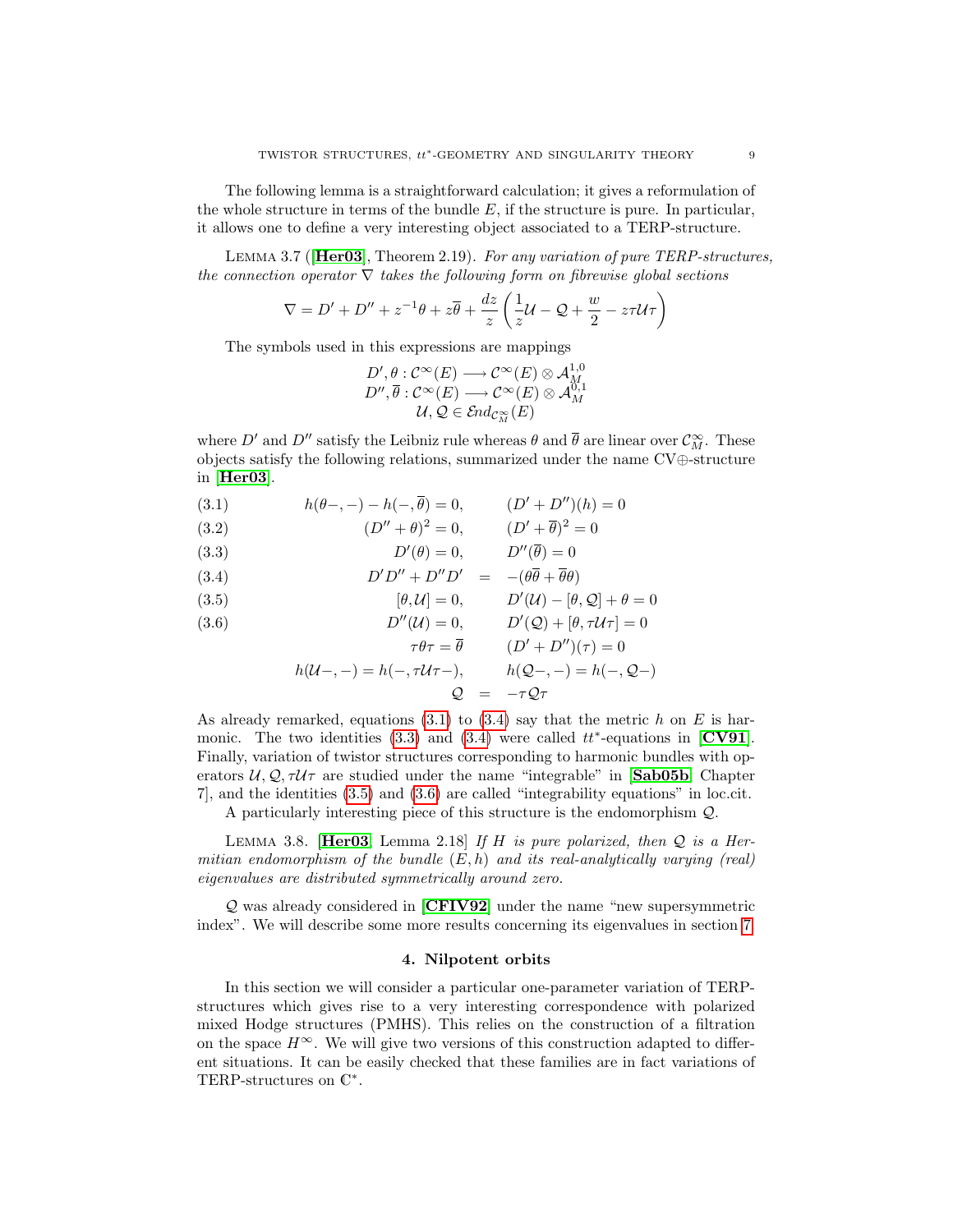Let  $(H, H'_{\mathbb{R}}, \nabla, P)$  be a given TERP-structure. We define two one-parameter variations K, resp. K', by taking the pull-backs  $K := \pi^* H$ , resp.  $K' := (\pi')^* H$ , where  $\pi, \pi': \mathbb{C} \times \mathbb{C}^* \to \mathbb{C}$  are defined by  $\pi(z, r) = zr$  and  $\pi'(z, r) = zr^{-1}$ .

DEFINITION 4.1.  $K$  (resp.  $K'$ ) is called a nilpotent orbit (resp. Sabbah orbit) of TERP-structures iff its restriction K, resp.  $K'$ , to  $\Delta_r^* := \{z \in \mathbb{C}^* \mid |z| < r\}$  is pure polarized for  $|r| \ll 1$ .

As explained in section [2,](#page-1-0) the main sources of TERP-structures are Brieskorn lattices defined by holomorphic functions or germs. In the local case, a filtration on  $H^{\infty}$  has been defined in [**[Var80](#page-24-12)**] and was later modified in [**[SS85](#page-24-13)**]. In our language, these definitions are valid for regular singular TERP-structures. In the general case, we give a definition due to Sabbah [[Sab06](#page-24-0)].

We use the Deligne extensions defined earlier. They induce a filtration, called a V -filtration, on the Brieskorn lattice so that one might consider the corresponding graded object. These graded parts determine the filtrations we are looking for.

DEFINITION 4.2. Let  $(H, H'_{\mathbb{R}}, \nabla, P)$  be a given TERP-structure of weight w.

(1) Suppose that  $(H, \nabla)$  is regular singular at zero (i.e.  $H \subset V^{>-\infty}$ ). Then put for  $\alpha \in (0,1]$ 

(4.1) 
$$
F^{p}H_{e^{-2\pi i\alpha}}^{\infty} := z^{p+1-w-\alpha+\frac{N}{2\pi i}}Gr_{V}^{\alpha+w-1-p}H
$$

<span id="page-9-0"></span>(2) Let  $(H, \nabla)$  be arbitrary and put  $G_0 := H^0(\mathbb{P}^1, l_*V_{\leq \infty} \cap \tilde{i}_*\mathcal{H})$  (where, as before,  $\widetilde{i}: \mathbb{C} \to \mathbb{P}^1$  and  $l: \mathbb{P}^1 \setminus \{0\} \to \mathbb{P}^1$ . Then  $G_0$  is a free  $\mathbb{C}[z]$ -module and the Deligne extensions at infinity induce a filtration on it so that we can define for  $\alpha \in (0,1]$ 

(4.2) 
$$
F_{Sab}^p H_{e^{-2\pi i\alpha}}^{\infty} := z^{p+1-w-\alpha+\frac{N}{2\pi i}} Gr_{\alpha+w-1-p}^V G_0
$$

We will actually not work with  $F^{\bullet}$  and  $F^{\bullet}_{Sab}$  directly, but with a twisted version defined by  $\widetilde{F}^{\bullet} := G^{-1}F^{\bullet}$  and similarly for  $F^{\bullet}_{Sab}$ , where  $G := \sum_{\alpha \in (0,1]} G^{(\alpha)} \in$ Aut  $(H^{\infty} = \bigoplus_{\alpha} H^{\infty}_{e^{-2\pi i \alpha}})$  is defined as follows (see [**[Her03](#page-23-2)**, (7.47)]):

$$
G^{(\alpha)} := \sum_{k \ge 0} \frac{1}{k!} \Gamma^{(k)}(\alpha) \left(\frac{-N}{2\pi i}\right)^k =: \Gamma\left(\alpha \cdot \mathrm{id} - \frac{N}{2\pi i}\right).
$$

Here  $\Gamma^{(k)}$  is the k-th derivative of the gamma function. In particular, G depends only on  $H'$  and induces the identity on  $Gr_{\bullet}^W$ ,  $W_{\bullet}$  being the weight filtration of N.

Note that for  $H = TERP(f)$ , where f is a local singularity, Steenbrink's Hodge filtration from [[SS85](#page-24-13)] is exactly our  $\tilde{F}^{\bullet}$ . It was defined in loc.cit. by a formula similar to [\(4.1\)](#page-9-0), but using the Brieskorn lattice  $\mathcal{H}^{(0)}$  and its V-filtration. On the other hand, the filtration  $F^{\bullet}$  is defined using the Fourier-Laplace transform  $\mathcal H$ of  $\mathcal{H}^{(0)}$ , so that G can be seen as the "topological part" of the Fourier-Laplace transformation.

The next ingredient we need is a polarizing form S induced on  $H^{\infty}$  by the pairing  $P$ . It can be defined as follows:  $P$  induces a pairing (denoted by the same symbol) on the local system  $(H')^{\nabla}$ , then given  $A, B \in H^{\infty}$ , we put  $S(A, B) :=$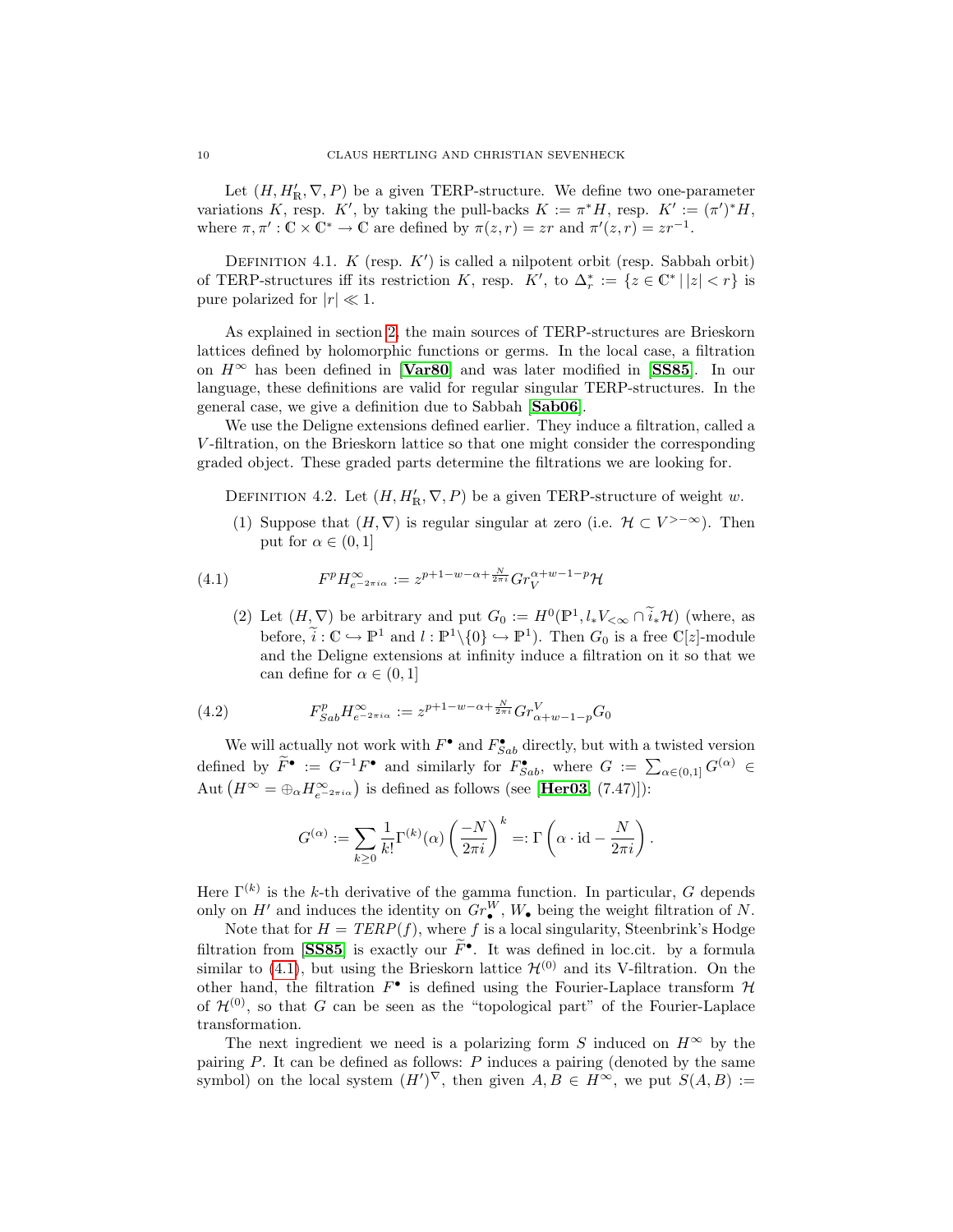$(-1)(2\pi i)^w P(A,t(B))$  where

$$
t(B) = \begin{cases} & (M - \operatorname{Id})^{-1}(B) \quad \forall B \in H^\infty_{\neq 1} \\ & -(\sum\limits_{k \geq 1} \frac{1}{k!} N^{k-1})^{-1}(B) \quad \forall B \in H^\infty_1. \end{cases}
$$

S is nondegenerate, monodromy invariant,  $(-1)^w$ -symmetric on  $H_1^{\infty}$ ,  $(-1)^{w-1}$ symmetric on  $H_{\neq 1}^{\infty}$ , and it takes real values on  $H_{\mathbb{R}}^{\infty}$  [[Her03](#page-23-2), Lemma 7.6]. A basic result concerning  $\widetilde{F}^{\bullet}$  and S is the following.

<span id="page-10-1"></span>THEOREM 4.3 ( $[Var80, SSS5, Her02]$  $[Var80, SSS5, Her02]$  $[Var80, SSS5, Her02]$  $[Var80, SSS5, Her02]$  $[Var80, SSS5, Her02]$ ). For a local singularity f, the tuple  $(H^{\infty}, H^{\infty}_{\text{IR}}, -N, S, \widetilde{F}^{\bullet})$  is a (sum of) polarized mixed Hodge structure(s) (of weight w on  $H_1^{\infty}$  and of weight w – 1 on  $H_{\neq 1}^{\infty}$ ).

We come back to our special situation of a family  $K := \pi^* H$ . Suppose first that it is regular singular (it suffices actually to check this at any value  $r$ , e.g., for  $H = K_{|r=1}$ .

<span id="page-10-0"></span>THEOREM 4.4 ( $[Her03, HS07b]$  $[Her03, HS07b]$  $[Her03, HS07b]$  $[Her03, HS07b]$ ). The family K is a nilpotent orbit of TERPstructures, i.e., it is pure polarized on a disc with sufficiently small radius iff  $(H^{\infty}, H^{\infty}_{\mathbb{R}}, -N, S, \widetilde{F}^{\bullet})$  defines a PMHS of weight  $w-1$  on  $H^{\infty}_{\neq 1}$  and a PMHS of weight  $w$  on  $H_1^{\infty}$ .

Let us give some comments on the proof: The direction  $"\Leftarrow"$  is proved in [[Her03](#page-23-2)], and relies on the corresponding correspondence between PMHS and nilpo-tent orbits of Hodge structures ([[Sch73,](#page-24-14) [CKS86](#page-23-11)]). The opposite direction " $\Rightarrow$ " is done in [[HS07b](#page-23-4)], and uses a different strategy: It is built on a central result in [[Moc07](#page-24-5)] which states that a tame variation of pure polarized twistors on, say  $\Delta^*$ , degenerates to what is called a polarized mixed twistor structure (see section [7\)](#page-21-0). In our situation, this limit object corresponds exactly to the (sum of) PMHS('s) on  $H^{\infty}$ , which shows the desired result.

For arbitrary TERP-structures, we have a corresponding statement for Sabbah orbits, which is proven in exactly the same way.

<span id="page-10-2"></span>THEOREM 4.5 ([HSO7b]). Let  $(H, H'_{\mathbb{R}}, \nabla, P)$  be arbitrary. Then the family K' is a Sabbah orbit on  $\Delta_r^*$  for sufficiently small r iff  $(H^{\infty}, H^{\infty}_{R}, N, S, \tilde{F}_{Sab}^{\bullet})$  defines a PMHS of weight w - 1 on  $H^{\infty}_{\neq 1}$  and a PMHS of weight w on  $H_1^{\infty}$ .

REMARK 4.6. In [[HS07b](#page-23-4)] a conjecture is stated which generalizes the correspondence in Theorem [4.4](#page-10-0) to the case of general (i.e. irregular) TERP-structures. The notion of a nilpotent orbit is the same, but the other side, the PMHS, has to be replaced by more subtle conditions: First, it is assumed that the formal decomposition of the germ  $(\mathcal{H}, \nabla)$ <sub>0</sub> into model bundles exists without ramification. Second, Stokes structure and real structure shall be compatible. Third, the regular singular parts of the model bundles shall induce PMHS just as above. The implication from this generalization of a PMHS to a nilpotent orbit is proved in [[HS07b](#page-23-4)], the other implication is still open. Notice that in the case of a TERP-structure of a deformation of a germ or a tame function the three conditions for the generalization of a PMHS are all satisfied: a ramification is not necessary, the regular singular parts of the model bundles are the (Fourier-Laplace transforms of the) Brieskorn lattices of the local singularities, Theorem [4.3](#page-10-1) gives their PMHS, and the real and Stokes structure are compatible because both are defined by Lefschetz thimbles.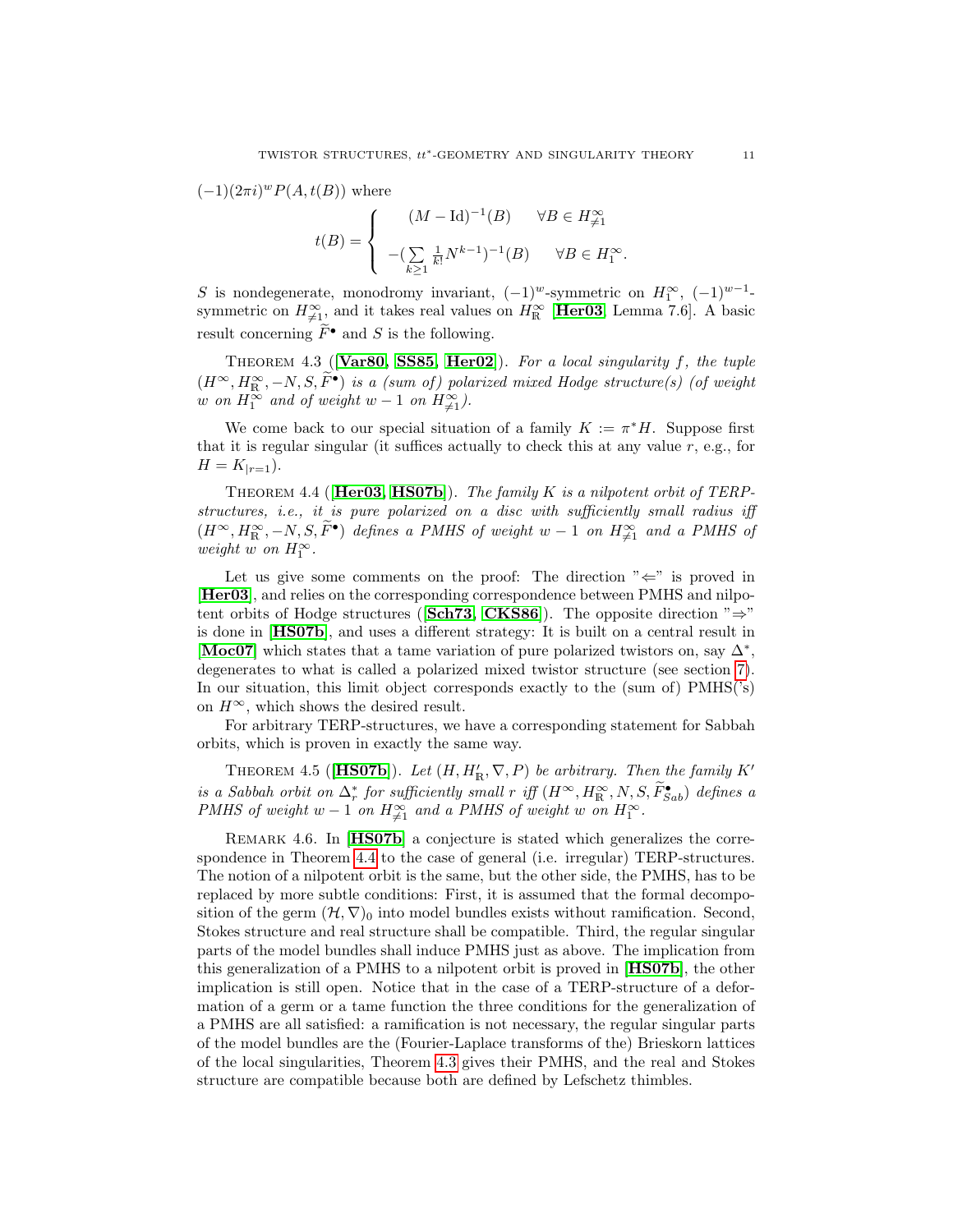We will give some comments on applications of these results. First note the following simple lemma, which follows from the definition of the Gauß-Manin connection on the Brieskorn lattice given in section [2.](#page-1-0) It shows how nilpotent orbits arise naturally in singularity theory.

LEMMA 4.7 ( $[HSO7b]$ , lemma 11.3). Let f be a germ of a holomorphic function with isolated singularities or a tame function on an affine manifold. Then for any  $r \in \mathbb{C}$ 

$$
TERP(r \cdot f) = \pi'(TERP(f))_{|r}
$$

Moreover, in the local case, the Hodge filtration  $\tilde{F}^{\bullet}(f)$  associated to TERP(f) satisfies.

$$
\widetilde{F}^{\bullet}(r \cdot f) = r^{\frac{N}{2\pi i}} \widetilde{F}^{\bullet}(f).
$$

An easy consequence of the second part is the following result, which uses only classical facts about nilpotent orbits of Hodge structures.

COROLLARY 4.8. For any function germ f and any sufficiently large  $r \in \mathbb{R}$ , we have that  $\widetilde{F}^{\bullet}(r \cdot f)$  gives a pure polarized Hodge structure on  $H^{\infty}$  (of weight w on  $H_1^{\infty}$  and of weight  $w-1$  on  $H_{\neq 1}^{\infty}$ ).

The following application uses the generalization to the irregular case discussed above and the geometry on the unfolding space of the germ  $f$  as discussed in detail in [[Her02](#page-23-10)].

COROLLARY 4.9. Let  $F: (\mathbb{C}^{n+1} \times M, 0) \to (\mathbb{C}, 0)$  be a semi-universal unfolding of an isolated hypersurface singularity  $f = F_{\vert \mathbb{C}^{n+1} \times \{0\}} : (\mathbb{C}^{n+1}, 0) \to (\mathbb{C}, 0)$ . Then for any  $\underline{y}_0 \in M$ , TERP(r  $\cdot$   $F_{\underline{y}_0}$ ) is pure polarized for  $r \gg 0$ . Note that the families  ${r \cdot F_y \mid r \in \mathbb{C}^* }$  correspond to the orbits of the Euler field E on M, so this result says that going sufficiently far in M along  $\text{Re}(E)$ , one always arrives at pure polarized TERP-structures.

In the case of tame functions, we can use the other direction (of Theorem [4.5\)](#page-10-2) to strengthen a result of Sabbah.

COROLLARY 4.10 ([[HS07b](#page-23-4)], Corollary 11.4). Let  $f: X \to \mathbb{A}^1_{\mathbb{C}}$  be a given tame function, then the tuple  $(H^{\infty}, H^{\infty}_{\mathbb{R}}, N, S, \tilde{F}^{\bullet}_{Sab})$  associated to  $TERP(f)$  is a polarized mixed Hodge structure.

In [[Sab06](#page-24-0)] it was shown that  $(H^{\infty}, H^{\infty}_{\mathbb{R}}, N, F^{\bullet}_{Sab})$  is a mixed Hodge structure. The corollary follows from Theorem [4.5](#page-10-2) using another, more recent result, which we believe to be of fundamental importance in the theory of twistor structures associated to tame functions. It already appears in a completely different language in [[CV91](#page-23-0)] and [[CV93](#page-23-1)].

<span id="page-11-0"></span>THEOREM 4.11 ([[Sab05a](#page-24-1)], see also [[Sab08b](#page-24-15)]). Let  $f: X \to \mathbb{A}_{\mathbb{C}}^1$  be a tame function. Then  $TERP(f)$  is pure polarized.

# 5. Classifying spaces and curvature

<span id="page-11-1"></span>In order to study period mappings for  $\mu$ -constant deformations of hypersurface singularities, appropriate classifying spaces for Brieskorn lattices were discussed in [[Her99](#page-23-12)]. We first give a short review of this construction, then we show how to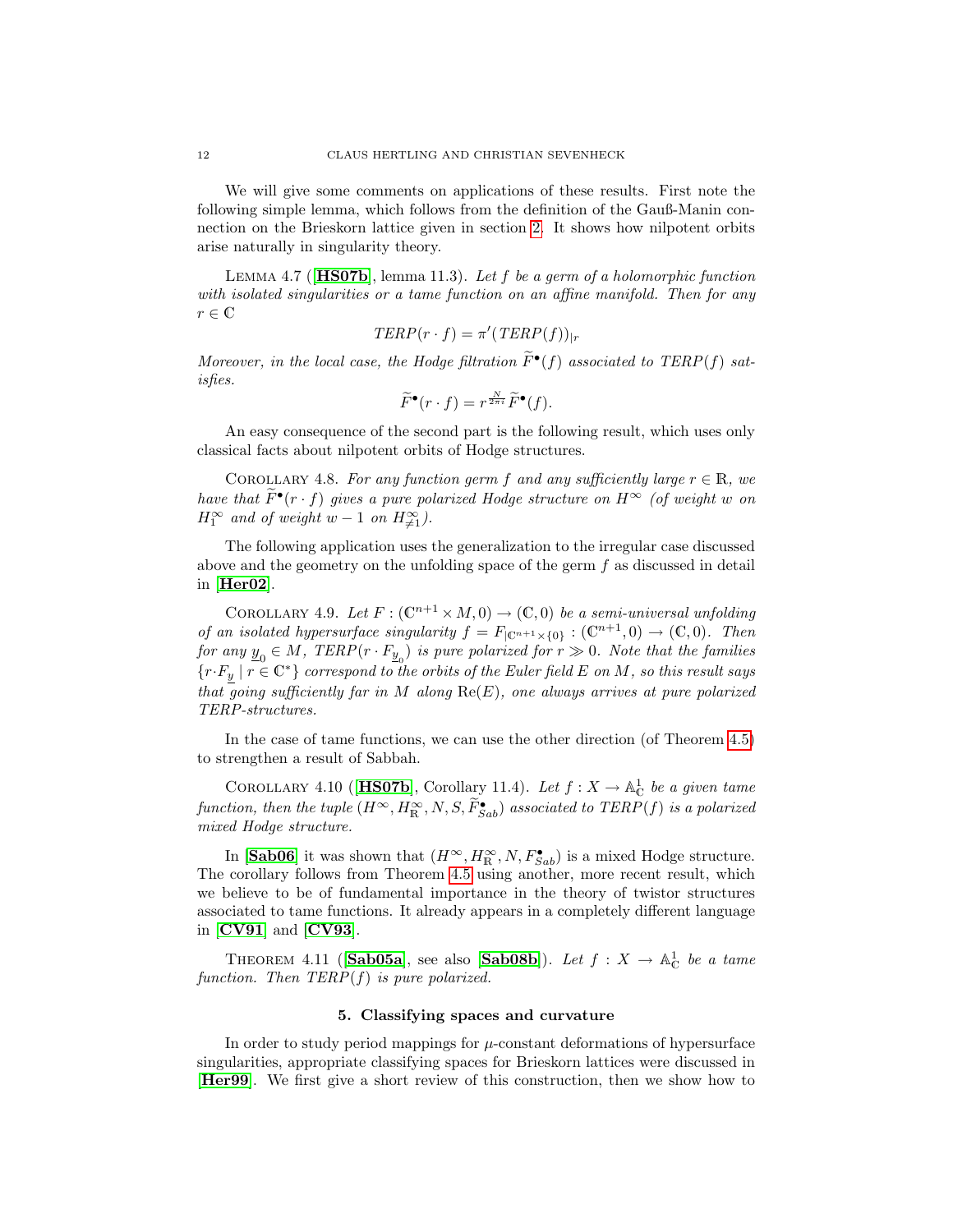endow a part (called pure polarized) of these classifying spaces with a Hermitian metric.

An important result in the theory of variation of Hodge structures is that the curvature of the Hermitian metric on the classifying spaces of Hodge structures is negative along horizontal directions. It turns out that a similar result holds for variation of TERP-structures; this will also be explained in the current section.

The first ingredient for constructing the classifying spaces is a classical cohomological invariant, the spectrum, attached to an isolated hypersurface singularity, which can in fact be defined for any regular singular TERP-structure. Note that our definition gives real numbers shifted by one compared to the original definition of Varchenko and Steenbrink. These shifted numbers were used by M. Saito under the name exponents.

DEFINITION 5.1. Let  $(H, H'_{\mathbb{R}}, \nabla, P)$  be a regular singular TERP-structure of weight w.

(1) The spectrum of  $(H, \nabla)$  at zero is defined as  $\text{Sp}(H, \nabla) = \sum_{\alpha \in \mathbb{Q}} d(\alpha) \cdot \alpha \in$  $\mathbb{Z}[\mathbb{Q}]$  where

$$
d(\alpha) := \dim_{\mathbb{C}} \left( \frac{Gr_V^{\alpha} \mathcal{H}}{Gr_V^{\alpha} z \mathcal{H}} \right) = \dim_{\mathbb{C}} Gr_F^{\lfloor w - \alpha \rfloor} H_{e^{-2\pi i \alpha}}^{\infty}.
$$

We also write  $Sp(H, \nabla)$  as a tuple  $\alpha_1, \ldots, \alpha_\mu$  of  $\mu$  numbers (with  $\mu =$ rank(H)), ordered by  $\alpha_1 \leq ... \leq \alpha_{\mu}$ . We have that  $\alpha_i = w - \alpha_{\mu+1-i}$ and that  $\alpha$  is a spectral number only if  $e^{-2\pi i \alpha}$  is an eigenvalue of the monodromy M of  $H'$  (in particular, all  $\alpha_i$  are real by assumption).

(2) The spectral pairs are a refinement of the spectrum taking into account the weight filtration  $W_{\bullet}(N)$  (Here the restriction of  $W_{\bullet}(N)$  to  $H_1^{\infty}$  is centered around w, and the restriction to  $H^{\infty}_{\neq 1}$  is centered around  $w - 1$ ). They are given by  $\text{Spp}(H, \nabla) := \sum_{\alpha \in \mathbb{Q}} \widetilde{d}(\alpha, k) \cdot (\alpha, k) \in \mathbb{Z}[\mathbb{Q} \times \mathbb{Z}]$ , where

$$
\widetilde{d}(\alpha, k) := \begin{cases}\n\dim_{\mathbb{C}} Gr_F^{[w-\alpha]} Gr_K^W H_{e^{-2\pi i \alpha}}^{\infty} & \forall \alpha \notin \mathbb{Z} \\
\dim_{\mathbb{C}} Gr_F^{w-\alpha} Gr_{k+1}^W H_1^{\infty} & \forall \alpha \in \mathbb{Z}\n\end{cases}
$$

For the remainder of this section, we fix  $H^{\infty}, H^{\infty}_{\mathbb{R}}, S, M, w$ , Spp which we call initial data. Note that  $(H^{\infty}, H^{\infty}_{R}, S, M)$  are equivalent to the datum of a flat bundle  $H'$  over  $\mathbb{C}^*$  with a flat real subbundle and a pairing P as in Definition [3.1,](#page-5-0) where S is induced from P as in section [4.](#page-8-0) For notational convenience, let  $n := \lfloor \alpha_{\mu} - \alpha_1 \rfloor$ . We also fix a reference filtration  $F_0^{\bullet}$  such that  $(H^{\infty}, H^{\infty}_{\mathbb{R}}, N, S, F_0^{\bullet})$  is a PMHS. Denote by  $P_l \subset Gr_l^W$  the primitive subspace of the weight filtrations  $W_{\bullet}$  of N. Then put

$$
\tilde{D}_{PMHS} := \{ F^{\bullet} H^{\infty} \mid \dim F^p P_l = \dim F_0^p P_l; \ S(F^p, F^{w+1-p}) = 0; \nN(F^p) \subset F^{p-1}, \text{ and all powers of } N \text{ are strict with respect to } F^{\bullet} \}
$$

There is a projection map  $\check{\beta}: \check{D}_{PMHS} \to \check{D}_{PHS}$ , sending  $F^{\bullet}$  to  $(F^{\bullet}P_l)_{l \in \mathbb{Z}}$ , here  $\check{D}_{PHS}$ is a product of classifying spaces of Hodge-like filtrations on the primitive subspaces  $P_l$ .  $\check{D}_{PHS}$  is a complex homogeneous space, and it contains the open submanifold  $D_{PHS}$  which is a product of classifying spaces of polarized Hodge structures, and which has the structure of a real homogeneous space.  $\hat{\beta}$  is a locally trivial fibration with affine spaces as fibres. Define  $D_{PMHS}$  to be the restriction of this fibration to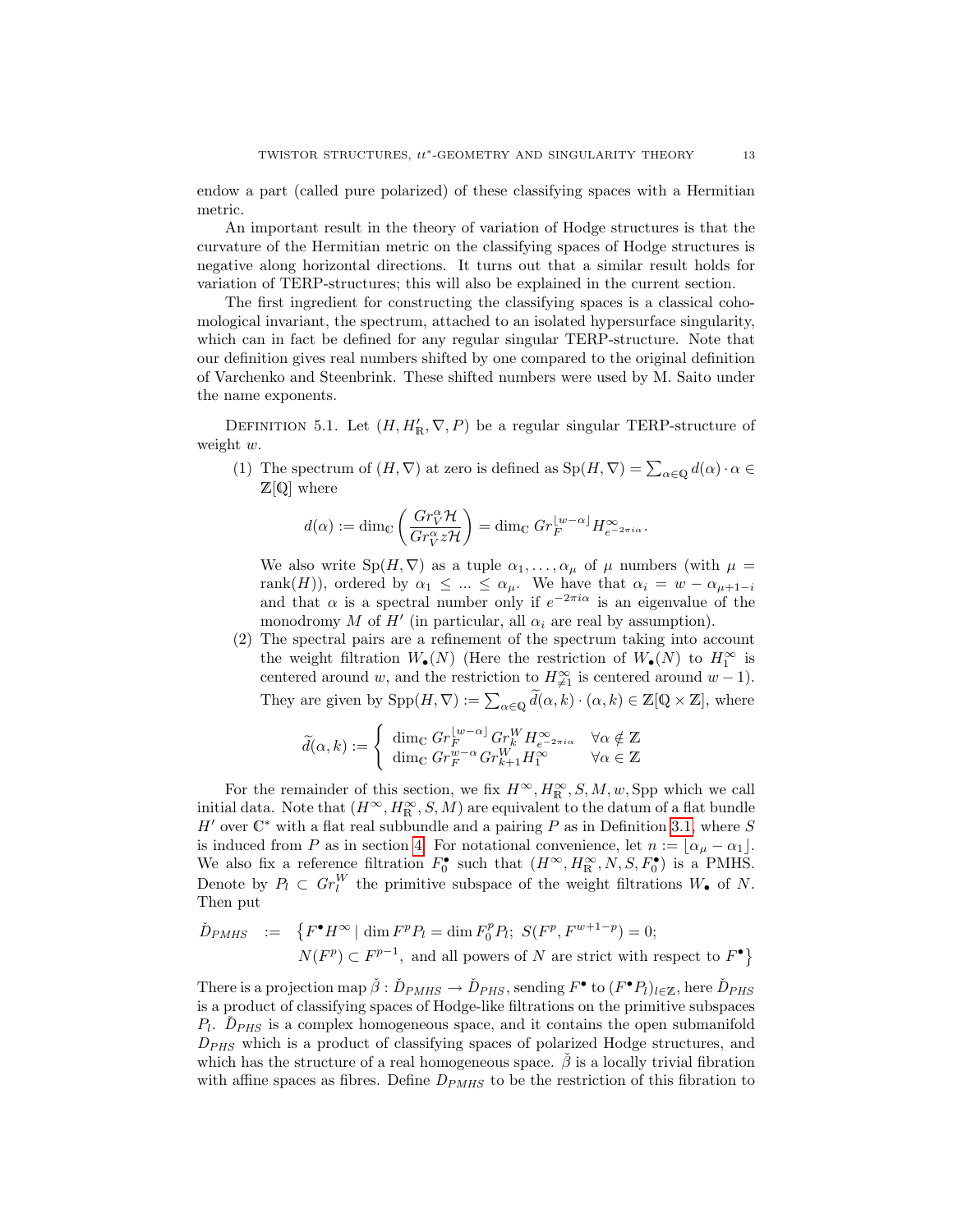$D_{PHS}$ . Then also  $D_{PMHS}$  (resp.  $D_{PMHS}$ ) is a complex (resp. real) homogeneous space.

One can construct period maps for singularities by associating to a singularity f its Hodge filtration  $\tilde{F}^{\bullet}$ . However, it is readily seen that in general the information encoded in the Hodge structure is too weak for, say, Torelli theorems. The basic philosophy is that the whole Brieskorn lattice should be sufficiently rich to determine the singularity. This calls for a classifying space for Brieskorn lattices, which is constructed as follows. Put

$$
\tilde{D}_{BL} := \{ \mathcal{H} \subset V^{\alpha_1} \mid H \to \mathbb{C} \text{ holomorphic vector bundle}, H_{|\mathbb{C}^*} = H',
$$

$$
(z^2 \nabla_z)(\mathcal{H}) \subset \mathcal{H}, P(\mathcal{H}_0, \mathcal{H}_0) \subset z^w \mathbb{C}\{z\} \text{ non-degenerate}, \tilde{F}_{H}^{\bullet} \in \tilde{D}_{PMHS} \}
$$

Remember that  $F_H^{\bullet}$  is the filtration defined by H using formula [\(4.1\)](#page-9-0) on  $H^{\infty}$ , and  $\widetilde{F}_{\underline{H}}^{\bullet} = G^{-1} F_H^{\bullet}$ . As before, we obtain a projection map  $\check{\alpha} : \check{D}_{BL} \to \check{D}_{PMHS}$  by  $H \mapsto \widetilde{F}_{H}^{\bullet}$ . One of the main results of [**[Her99](#page-23-12)**] is that this map is still a locally trivial fibration where the fibres are affine spaces. Again we put  $D_{BL} := \check{\alpha}^{-1}(D_{PMHS})$ . The situation can be visualized in the following diagram.

$$
\begin{array}{ccc}\nD_{BL} & \hookrightarrow & \check{D}_{BL} \\
\downarrow \alpha & & \downarrow \check{\alpha} \\
D_{PMHS} & \hookrightarrow & \check{D}_{PMHS} \\
\downarrow \beta & & \downarrow \check{\beta} \\
D_{PHS} & \xrightarrow{\gamma} & \check{D}_{PHS}\n\end{array}
$$

Note that neither  $\check{D}_{BL}$  nor  $D_{BL}$  are homogeneous. However, there is a good  $\mathbb{C}^*$ action on the fibers of  $\tilde{D}_{BL}$ ; the corresponding zero section  $\tilde{D}_{PMHS} \hookrightarrow \tilde{D}_{BL}$  consists of regular singular TERP-structures in  $\tilde{D}_{BL}$  which are generated by elementary sections, see [**[Her99](#page-23-12)**, Theorem 5.6].

Now suppose that we have in addition to the initial data a lattice  $H_{\mathbb{Z}}^{\infty} \subset$  $H^{\infty}_{\mathbb{R}}$  such that  $M \in \text{Aut}(H^{\infty}_{\mathbb{Z}})$ . Then the discrete group  $G_{\mathbb{Z}} := \text{Aut}(H^{\infty}_{\mathbb{Z}}, S, M)$ acts properly discontinuously on  $D_{PMHS}$  and  $D_{BL}$  with normal complex spaces as quotients [[Her99](#page-23-12), Prop. 2.6 and Cor. 5.7]. For any  $\mu$ -constant family of isolated hypersurface singularities parameterized by a manifold  $M$ , we obtain period maps  $\phi_{PMHS}: M \to D_{PMHS}/G_{\mathbb{Z}}$  and  $\phi_{BL}: M \to D_{BL}/G_{\mathbb{Z}}$  which are holomorphic and locally liftable (here the fact, due to Varchenko | **[Var82](#page-24-16)**, that for such a family the spectral pairs are constant is used).

From the very construction of the classifying spaces, we have the following fact.

LEMMA 5.2 ([[HS07a](#page-23-5)], Lemma 3.1). The space  $D_{BL}$  comes equipped with a universal bundle  $H \to \mathbb{C} \times \tilde{D}_{BL}$  of Brieskorn lattices. H underlies a family of TERP-structures on  $\dot{D}_{BL}$ , but not a variation; more precisely, we have a connection operator

$$
\nabla: \mathcal{H} \longrightarrow \mathcal{H} \otimes \left( z^{-2} \Omega_{\mathbb{C} \times \check{D}_{BL}/\check{D}_{BL}}^1 \oplus z^{-n} \Omega_{\mathbb{C} \times \check{D}_{BL}/\mathbb{C}}^1 \right)
$$

We put

$$
\tilde{D}_{BL}^{pp} := \{ x \in \tilde{D}_{BL} \, | \, \widehat{H}_{|x} \text{ is pure polarized } \}
$$

We obtain a Hermitian metric on  $p_* H_{\vert \tilde{D}_{BL}^{pp}}$  by definition. A nice feature of the space  $\tilde{D}_{BL}^{pp}$  is that this metric can be transferred canonically to its tangent bundle.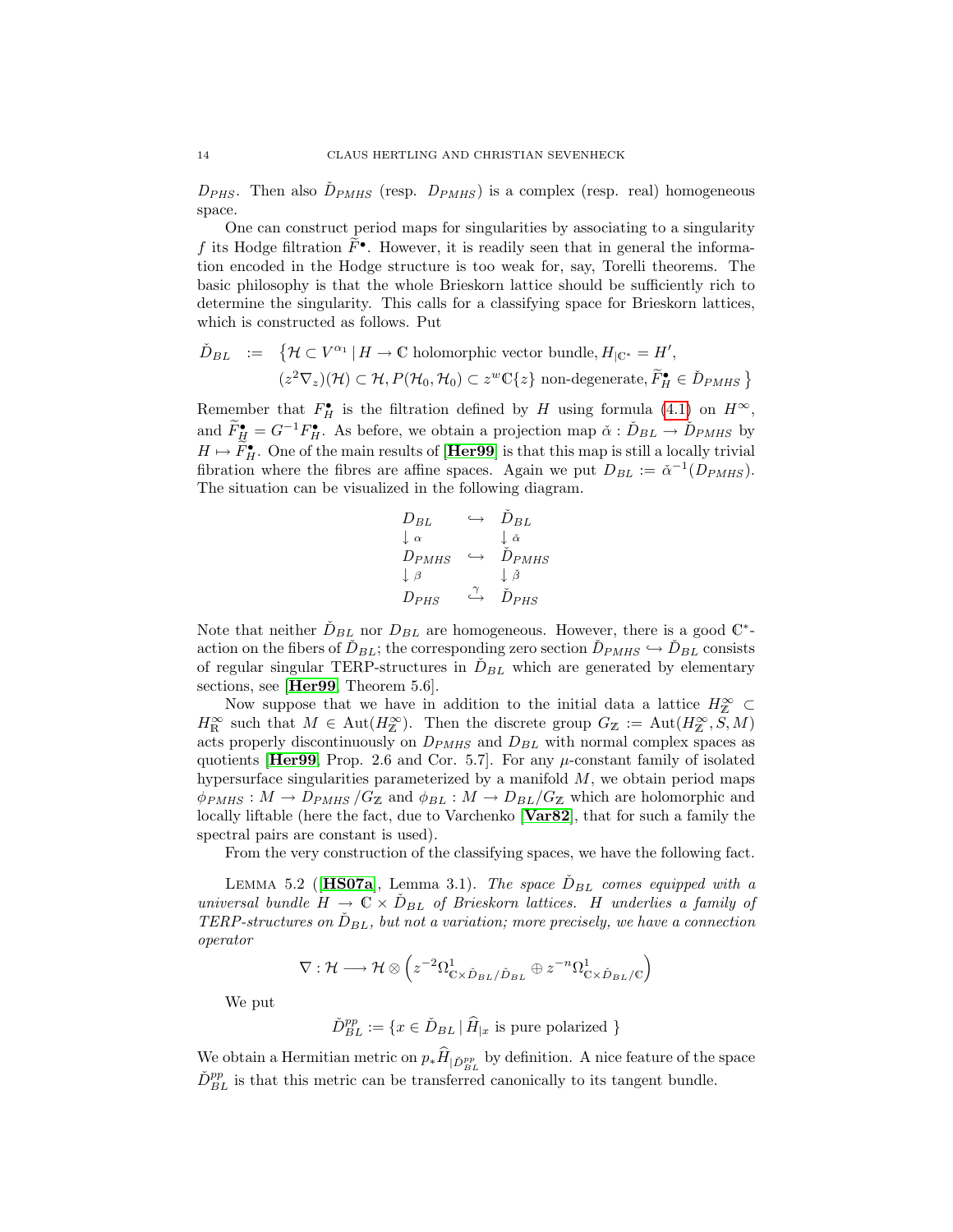PROPOSITION 5.3. The tangent sheaf  $T_{\tilde{D}_{BL}}$  is naturally a subbundle of

$$
\widetilde{\mathcal{H}}:=\mathcal{H}\hspace{-2pt}\mathit{om}_{\mathcal{O}_{C\times \check{D}_{BL}}}\left(\mathcal{H},\frac{z^{-n}\mathcal{H}}{\mathcal{H}}\right).
$$

Here H and  $z^{-n}$ H are seen as submodules of  $H \otimes \mathcal{O}_{C \times \check{D}_{BL}}(*\{0\} \times \check{D}_{BL})$ . There is a coherent subsheaf  $T_{\tilde{D}_{BL}}^{hor}$  of  $T_{\tilde{D}_{BL}}$  such that for any variation of TERP-structures on a simply connected space M, we have that  $d\phi_{BL}(\mathcal{T}_M) \subset \phi_{BL}^*(\mathcal{T}_{\check{D}_{BL}}^{hor})$  (e.g. this holds for the local lifts of the period map from above). On the subspace  $\check{D}_{BL}^{pp} \subset \check{D}_{BL}$ , the tangent bundle  $\mathcal{T}_{\check{D}_{BL}^{pp}}$  is naturally equipped with a positive definite Hermitian metric h.

PROOF. First note that even though  $H$  is an  $\mathcal{O}_{C\times \tilde{D}_{BL}}$ -module, the quotient  $z^{-n}\mathcal{H}/\mathcal{H}$  is z-torsion and so is  $\tilde{\mathcal{H}}$ , which might thus be considered as an  $\mathcal{O}_{\tilde{D}_{BL}}$ module. Then the inclusion  $\mathcal{T}_{\tilde{D}_{BL}} \subset \tilde{\mathcal{H}}$  is given by the Kodaira-Spencer map

$$
\begin{array}{rcl}\n KS: \mathcal{T}_{\check{D}_{BL}} & \longrightarrow & \widetilde{\mathcal{H}} \\
 X & \longmapsto & [s \mapsto \nabla_X(s)]\, .\n \end{array}
$$

Injectivity follows from the universality of the classifying space  $\check{D}_{BL}$ . The subsheaf  $T^{hor}_{\check{D}_{BL}}$  is defined by

$$
T_{\check{D}_{BL}}^{hor}:=T_{\check{D}_{BL}}\cap \mathcal{H}\!om_{\mathcal{O}_{\mathbb{C}\times \check{D}_{BL}}}\left(\mathcal{H},\frac{z^{-1}\mathcal{H}}{\mathcal{H}}\right).
$$

from which its coherence is obvious. Computation of examples shows that it is not necessarily locally free, except if  $n = 1$ , then  $\mathcal{T}_{\check{D}_{BL}}^{hor} = \mathcal{T}_{\check{D}_{BL}}$ . Consider now the tangent bundle on the open subspace  $\tilde{D}_{BL}^{pp}$ . By definition,  $H_{\vert C \times \tilde{D}_{BL}^{pp}}$  is pure polarized, and  $p_*\hat{\mathcal{H}}_{|\tilde{D}_{BL}^{pp}}$  is a locally free  $\mathcal{C}_{\tilde{D}_{BL}^{pp}}^{\infty}$ -module of rank  $\mu$ . Let us denote by R the sheaf of rings  $\mathcal{O}_{\mathbb{C}} \mathcal{C}^{\infty}_{\tilde{D}_{BL}^{pp}}$  for a moment. We write  $\mathcal{H}^{sp}$  for the sheaf  $p_*\hat{\mathcal{H}}_{|\tilde{D}_{BL}^{pp}}$ . It gives a splitting of the projection  $\mathcal{R} \otimes \mathcal{H}_{|C \times \check{D}_{BL}^{pp}} \twoheadrightarrow \mathcal{R} \otimes (\mathcal{H}/\mathcal{ZH})_{|C \times \check{D}_{BL}^{pp}}$ , i.e.  $k^{-1}(\mathcal{R}\otimes\mathcal{H}_{|\mathbb{C}\times\check{D}_{BL}^{pp}})=\mathcal{H}^{sp}\oplus k^{-1}(\mathcal{R}\otimes(z\mathcal{H})_{|\mathbb{C}\times\check{D}_{BL}^{pp}})$ , where  $k:\check{D}_{BL}^{pp}\hookrightarrow\mathbb{C}\times\check{D}_{BL}^{pp}$ ,  $t \mapsto (0, t)$ . This implies that

$$
\mathcal{C}_{\check{D}_{BL}^{pp}}^{\infty} \otimes \widetilde{\mathcal{H}}_{|\check{D}_{BL}^{pp}} \cong \mathcal{H}om_{\mathcal{R}}\left(\mathcal{R} \otimes \mathcal{H}_{|\mathbb{C} \times \check{D}_{BL}^{pp}}, \mathcal{R} \otimes (\frac{z^{-n} \mathcal{H}}{\mathcal{H}}_{|\mathbb{C} \times \check{D}_{BL}^{pp}})\right) \cong
$$
\n
$$
(5.1)
$$
\n
$$
\bigoplus_{k=1}^{n} \mathcal{H}om_{\mathcal{C}_{\check{D}_{BL}^{pp}}}(\mathcal{H}^{sp}, z^{-k} \mathcal{H}^{sp}) \cong \left[\mathcal{E}nd_{\mathcal{C}_{\check{D}_{BL}^{pp}}}(\mathcal{H}^{sp})\right]^{n}.
$$

The Hermitian metric on  $p_*\mathcal{H}_{|\check{D}_{BL}^{pp}}$  induces a metric on  $\mathcal{E}nd_{\mathcal{C}_{\check{D}_{BL}^{pp}}^{\infty}}(p_*\mathcal{H}_{|\check{D}_{BL}^{pp}})$  (by putting  $h(\phi, \psi) := \text{Tr}(\phi \cdot \psi^*)$ , where  $\psi^*$  is the Hermitian adjoint of  $\psi$ ) and on its powers and this metric induces by restriction a positive definite metric on  $\mathcal{T}_{\check{D}_{BL}^{pp}}$ .

The main result of [**[HS07a](#page-23-5)**] is the following.

Theorem 5.4 ([[HS07a](#page-23-5)], Theorem 4.1). Consider the holomorphic sectional curvature

$$
\kappa: T_{\tilde{D}_{BL}^{pp}} \setminus \{zero\text{-}section\} \longrightarrow \mathbb{R}
$$
  

$$
v \longmapsto h(R(v,\overline{v})v,v)/h^2(v,v)
$$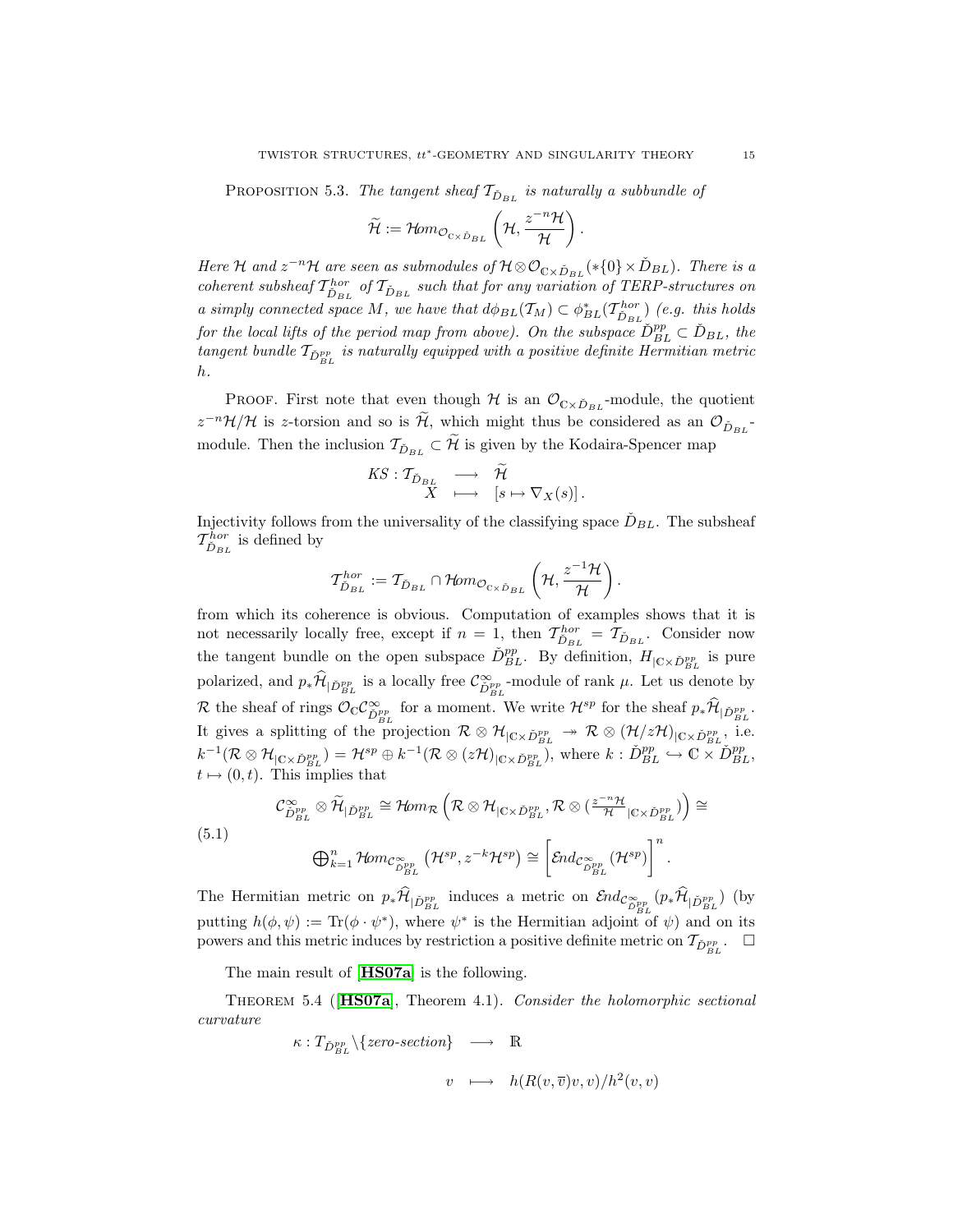of the metric h. Here  $R \in \mathcal{E}nd_{\mathcal{C}_{DR}^{op}}^{\mathcal{C}_{Dep}}(\mathcal{T}_{\tilde{D}_{BL}}^{\mathbb{C}_{P_{BL}}}) \otimes \mathcal{A}_{\tilde{D}_{BL}}^{1,1}$  is the curvature tensor of the Chern connection of h. Then the restriction of  $\kappa$  to  $T_{\tilde{D}_{BL}^{BC}}^{hor} \setminus \{zero \ section\}$  (i.e., the complement of the zero section of the linear space associated to the coherent sheaf  $\mathcal{T}^{hor}_{\check D_{BL}^{pp}}$ ) is bounded from above by a negative number.

The following is a direct consequence and proved as in the Hodge case using Ahlfors' lemma.

<span id="page-15-2"></span>COROLLARY 5.5 ([[HS07a](#page-23-5)], Proposition 4.3). Any horizontal mapping  $\phi : M \to$  $\check{D}_{BL}^{pp}$  from a complex manifold M is distance decreasing with respect to the Kobayashi pseudodistance on M and the distance induced by h on  $\check{D}_{BL}^{pp}$ .

As an application, we obtain the following rigidity result.

Corollary 5.6 ([[HS07a](#page-23-5)], Corollary 4.5). Any variation of regular singular pure polarized TERP-structures with constant spectral pairs on  $\mathbb{C}^m$  is trivial, i.e., flat in the parameter direction.

This result follows directly from the last corollary as the Kobayashi pseudodistance of  $\mathbb{C}^m$  is zero, so that the corresponding period map must be constant (see, e.g., [[Kob05](#page-24-17)]).

## 6. Compactifications

<span id="page-15-0"></span>A drawback of the construction of the last section is that the metric h on  $\check{D}_{BL}^{pp}$ is not complete. The reason is that there exist families (even variations) of regular singular pure polarized TERP-structures, where the spectral numbers jump for special parameters. Period mappings of such families lead naturally to a partial compactification of  $\check{D}_{BL}^{pp}$ . The following example illustrates this phenomenon of jumping spectral numbers.

<span id="page-15-1"></span>Example 6.1 ([[HS08](#page-23-6)], Section 9.2). We will describe a variation of TERPstructures over  $\mathbb C$  which extends to a variation over  $\mathbb P^1$  with jumping spectral numbers at  $\infty$ . Consider a three-dimensional real vector space  $H_{\mathbb{R}}^{\infty}$ , its complexification  $H^{\infty} := H^{\infty}_{\mathbb{R}} \otimes \mathbb{C}$ , choose a basis  $H^{\infty} = \bigoplus_{i=1}^{3} \mathbb{C} A_i$  such that  $\overline{A}_1 = A_3$ ,  $A_2 \in H_{\mathbb{R}}^{\infty}$ . Choose a real number  $\alpha_1 \in (-3/2, -1)$ , put  $\alpha_2 := 0$ ,  $\alpha_3 := -\alpha_1$  and let  $M \in \text{Aut}(H_{\mathbb{C}}^{\infty})$  be given by  $M(\underline{A}) = \underline{A} \cdot \text{diag}(\lambda_1, \lambda_2, \lambda_3)$  where  $\underline{A} := (A_1, A_2, A_3)$ and  $\lambda_i := e^{-2\pi i \alpha_i}$  (then M is actually an element in Aut $(H^{\infty}_{\mathbb{R}})$ ). Let, as before,  $(H', H'_{\mathbb{R}}, \nabla)$  be the flat holomorphic bundle on  $\mathbb{C}^* \times \mathbb{C}$  with real flat subbundle corresponding to  $(H^{\infty}, H^{\infty}_{\mathbb{R}}, M)$ , and put  $s_i := z^{\alpha_i} A_i \in \mathcal{H}'$ . Denote by r a coordinate on C, and define  $\mathcal{H} := \bigoplus_{i=1}^{n} \mathcal{O}_{\mathbb{C}^2} v_i$ , where

$$
v_1 := s_1 + rz^{-1}s_2 + \frac{r^2}{2}z^{-2}s_3
$$
  
\n
$$
v_2 := s_2 + rz^{-1}s_3
$$
  
\n
$$
v_3 := s_3
$$

Moreover, define the pairing P with  $P : \mathcal{H}' \otimes j^* \mathcal{H}' \to \mathcal{O}_{\mathbb{C}^*\times\mathbb{C}}$  by  $P(\underline{s}^{tr}, \underline{s}) :=$  $(\delta_{i+j,4})_{i,j\in\{1,...,3\}}$ .

It can be checked by direct calculations that  $(H, H'_{\mathbb{R}}, \nabla, P)$  is a variation of regular singular TERP-structures on C. Moreover, the Hodge filtration induced on  $H^{\infty}$  is constant in r and gives a sum of pure polarized Hodge structures of weights 0 and  $-1$  on  $H_1^{\infty}$  and  $H_{\neq 1}^{\infty}$ ; namely, we have that

$$
\{0\} = F^2 \subsetneq F^1 := \mathbb{C}A_1 \subsetneq F^0 := \mathbb{C}A_1 \oplus \mathbb{C}A_2 = F^{-1} \subsetneq F^{-2} := H^{\infty}
$$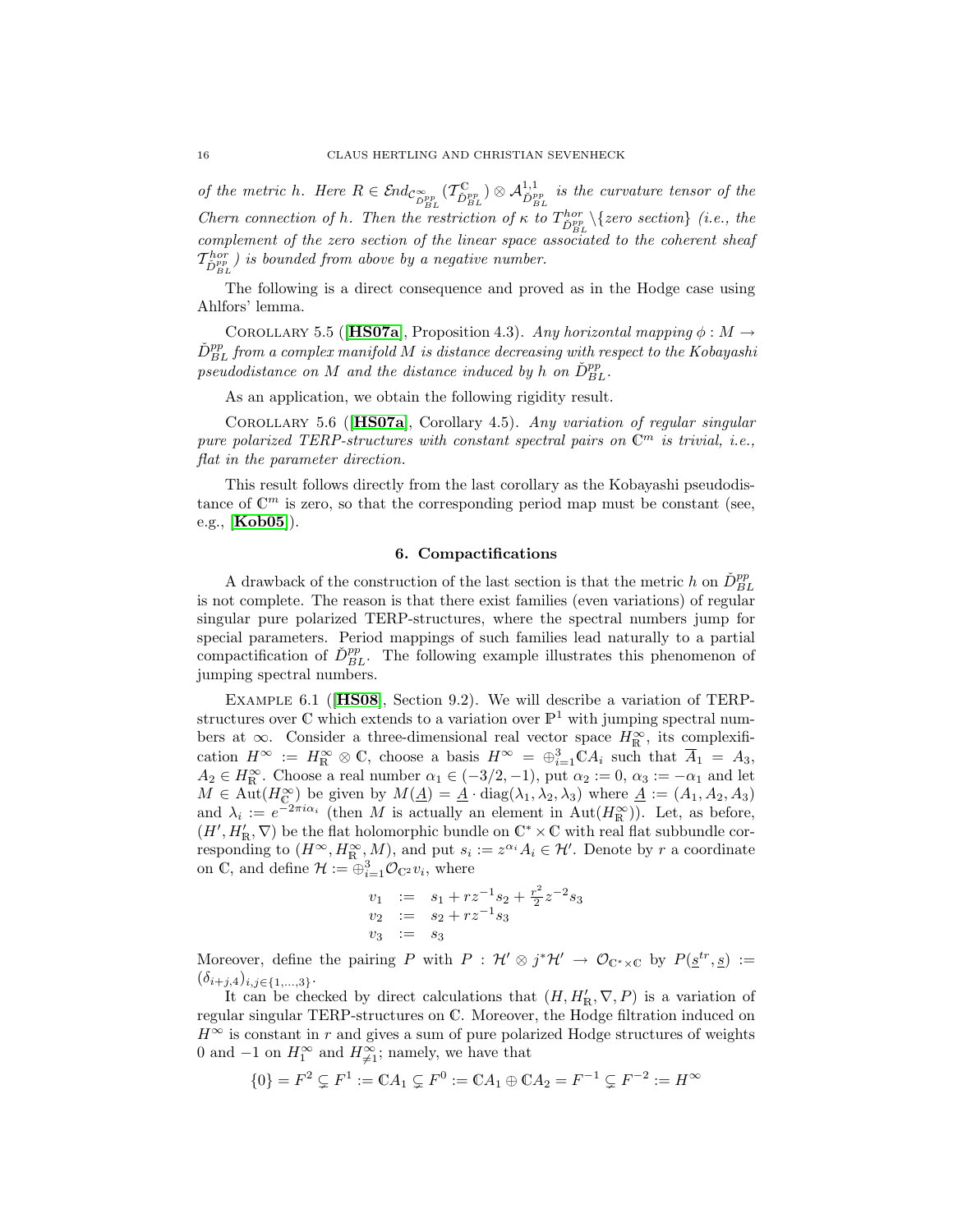The polarizing form S is defined by P via  $[\text{Her03}, (7.51), (7.52)]$  $[\text{Her03}, (7.51), (7.52)]$  $[\text{Her03}, (7.51), (7.52)]$ , namely, we have:

$$
S(\underline{A}^{tr},\underline{A}):=\begin{pmatrix} 0 & 0 & \gamma \\ 0 & 1 & 0 \\ -\gamma & 0 & 0 \end{pmatrix},
$$

where  $\gamma := \frac{-1}{2\pi i} \Gamma(\alpha_1 + 2) \Gamma(\alpha_3 - 1)$ . In particular, we have for  $p = 1$ 

$$
i^{p-(-1-p)}S(A_1, A_3) = (-1)iS(A_1, A_3) = \frac{\Gamma(\alpha_1 + 2)\Gamma(\alpha_3 - 1)}{2\pi} > 0
$$

and for  $p = 0$ 

$$
i^{p-(-p)}S(A_2, A_2) = S(A_2, A_2) > 0
$$

so that  $F^{\bullet}$  indeed induces a pure polarized Hodge structure of weight  $-1$  on  $H_{\neq 1}^{\infty}$  $\mathbb{C}A_1 \oplus \mathbb{C}A_2$  and a pure polarized Hodge structure of weight 0 on  $H_1^{\infty} = \mathbb{C}A_2$ .

The situation is visualized in the following diagram, where each column represents a space generated by elementary sections (that is, a space isomorphic to  $V^{\alpha}/V^{>\alpha}$ ).



Let us calculate the variation of twistors associated to this example. We have

$$
\begin{array}{rcl}\n\tau v_1 & := & s_3 + \overline{r} z s_2 + \frac{\overline{r}^2}{2} z^2 s_1 \\
\tau v_2 & := & s_2 + \overline{r} z s_1 \\
\tau v_3 & := & s_1,\n\end{array}
$$

where  $\tau$  is the morphism defined before Proposition [3.5.](#page-7-0) A basis for the space  $H^0(\mathbb{P}^1, \widehat{\mathcal{H}})$  is given for any r with  $|r| \neq$ re Proposition 5.5. A basis for the space<br>  $\sqrt{2}$  by  $w_1 := v_1, w_2 := \overline{r}z s_1 + (1 + \frac{1}{2}r\overline{r})s_2 +$  $+r z^{-1} s_3$ ,  $w_3 := \tau v_1$ . The metric h on  $p_* \hat{\mathcal{H}}$  is in this basis  $H := h(\underline{w}^{tr}, \underline{w}) =$ diag  $((1 - \frac{1}{2}|r|^2)^2)$ . This means that the space of points  $r \in \mathbb{C}$  on which  $\mathcal{H}$  is pure has two connected components, and that  $H$  is pure polarized on each of them.

We are going to compute a limit TERP-structure, when the parameter  $r$  tends to infinity. First note that the following sections are elements of  $\mathcal{H}$ :  $zs_1 + \frac{r}{2}s_2 =$  $zv_1 - \frac{r}{2}v_2$  and  $z^2s_1 = z^2v_1 - rzw_2 + \frac{r^2}{2}$  $\frac{1}{2}v_3$ . Taking the basis  $(\tilde{v}_1, \tilde{v}_2, \tilde{v}_3)$ , where

$$
\begin{array}{rcl}\n\widetilde{v}_1 & = & (r')^2 s_1 + r' z^{-1} s_2 + \frac{1}{2} z^{-2} s_3 \\
\widetilde{v}_2 & = & r' z s_1 + \frac{1}{2} s_2 \\
\widetilde{v}_3 & = & z^2 s_1\n\end{array}
$$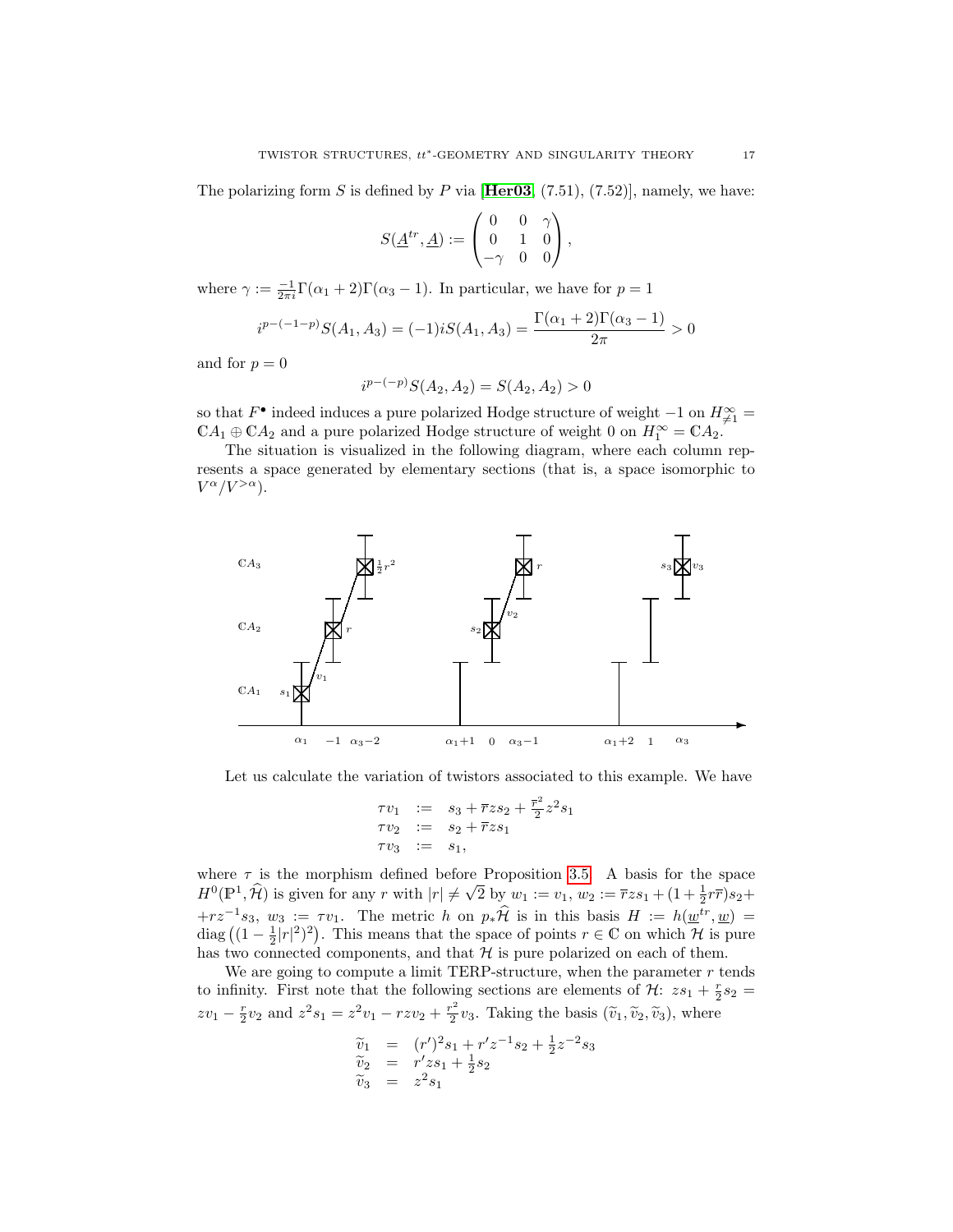and  $r' := r^{-1}$ , of H outside of  $r = 0$  shows that we obtain an extension of the family to  $\mathbb{P}^1$ . We see (by setting  $r' := 0$ ) that the fibre  $\mathcal{H}_{|r=\infty}$  is the TERPstructure generated by the elementary sections  $z^{-2} s_3, s_2, z^2 s_1$ . In particular, the spectral numbers, which are constant for finite r (namely,  $\alpha_1, \alpha_2, \alpha_3$ ) have changed to  $\alpha_3 - 2, \alpha_2, \alpha_1 + 2$ .

One might analyze this example further by calculating the classifying space  $D_{BL}$  attached to the initial data used above, namely, for the spectrum  $\alpha_1, \alpha_2, \alpha_3$ . We give the result, without carrying out the details.

LEMMA 6.2. For the given initial data from above, we have that  $D_{BL} \cong \mathbb{C}^2$ , with the universal family of Brieskorn lattices given by  $\mathcal{H} = \bigoplus_{i=1}^{3} \mathcal{O}_{\mathbb{C}^3} v_i$ , where

$$
v_1 := s_1 + rz^{-1}s_2 + \frac{r^2}{2}z^{-2}s_3 + tz^{-1}s_3
$$
  
\n
$$
v_2 := s_2 + rz^{-1}s_3
$$
  
\n
$$
v_3 := s_3.
$$

The family of twistors  $\hat{\mathcal{H}}$  is pure outside of the real-analytic hypersurface  $(1-\rho)^4$  –  $\theta = 0$ , where  $\rho = \frac{1}{2}r\overline{r}$  and  $\theta = t\overline{t}$ .

The complement has three components. The family of twistors is polarized on two of them, those which contain  $\{(r,0) | |r| < \sqrt{2}\}$  and respectively  $\{(r,0) | |r| >$ √ 2}. On the third component the metric on  $p_*\mathcal{H}$  has signature  $(+, -, -)$ . The restriction of the metric on  $\mathcal{T}_{\check{D}_{BL}^{pp}}$  to the tangent space of  $\{(r,0) \mid |r| \neq \sqrt{2}\}$  is given by

$$
h(\partial_r, \partial_r) = 2 \frac{1 + \rho^2}{(1 - \rho)^4}.
$$

So we see that the above family  $\mathcal{H}(r)$  is in fact the restriction of the universal bundle on  $D_{BL}$  to the subspace  $t = 0$ . The fact that the family  $\mathcal{H}(r)$  does not have a limit inside  $D_{BL}$  (and not even inside  $\tilde{D}_{BL}$ , which is equal to  $D_{BL}$  in this case) when  $r \to \infty$  has the consequence that the metric on  $\mathcal{T}_{\check{D}_{BL}^{pp}}$  is not complete. This can be seen directly, namely, we have

$$
h(\partial_{r'}, \partial_{r'}) = h(-r^2 \partial_r, -r^2 \partial_r) = 8\rho^2 \frac{1+\rho^2}{(1-\rho)^4} \xrightarrow{r \to \infty} 8.
$$

For applications, it is important that the target domain of the period map is a complete Hermitian space. For that reason, we are going to describe a partial compactification of  $\check{D}_{BL}^{pp}$  on which we are able to construct such a complete Hermitian metric.

The main idea is to relax slightly the initial data to be fixed by requiring only that the spectral numbers be contained in an interval. More precisely, we fix as before  $H^{\infty}, H^{\infty}_{\mathbb{R}}, S, M, w$  and a rational number  $\alpha_1$  (for notational convenience, we denote  $\alpha_{\mu} := w - \alpha_1$ ).

THEOREM 6.3 ([[HS08](#page-23-6)], Section 7). There is a projective variety  $M_{BL}$  containing  $\tilde{D}_{BL}$  as a locally closed subset and which comes equipped with a universal locally free sheaf H whose fibres are regular singular TERP-structures with spectral numbers in  $[\alpha_1, \alpha_\mu]$  and initial data  $(H^{\infty}, H^{\infty}_{\text{R}}, S, M)$ . On  $\check{D}_{BL}$  it reduces to the universal bundle considered above.  $\dot{M}_{BL}$  is stratified by locally closed subsets of regular singular TERP-structures with fixed spectral pairs.

REMARK 6.4. We will give some remarks on the construction of  $\mathcal{M}_{BL}$  and the proof of the theorem. The basic idea is that by fixing the range of spectral numbers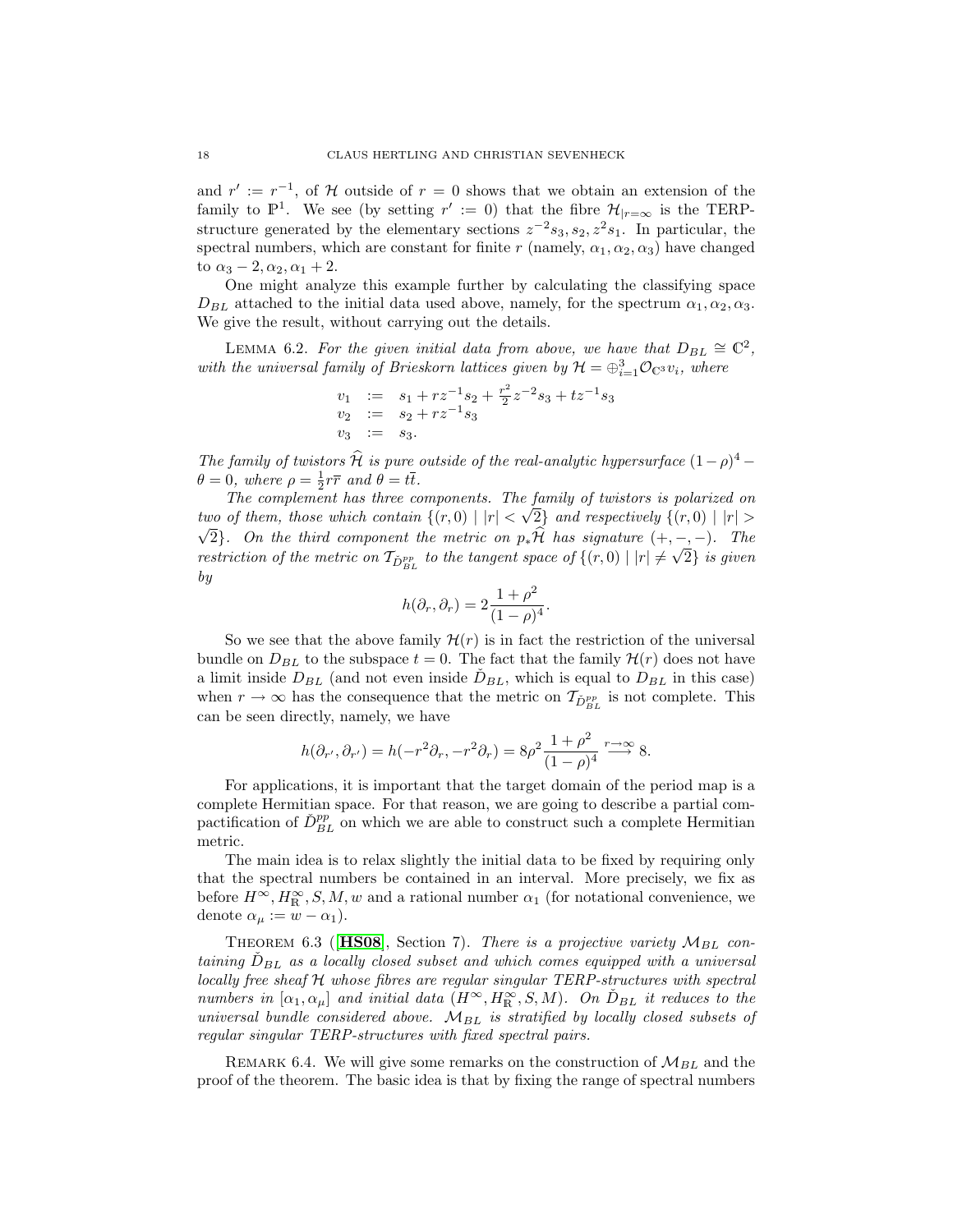to lie in the interval  $[\alpha_1, \alpha_\mu]$ , one is able to reduce the setting to a finite-dimensional situation and to control the possible regular singular TERP-structures with spectral numbers in that range. More precisely, the pairing P induces a symplectic structure on the quotient  $V^{\alpha_1}/V^{>\alpha_{\mu}-1}$  and the operators z $\cdot$  and  $z^2 \nabla_z$  give rise to nilpotent endomorphisms of  $V^{\alpha_1}/V^{>\alpha_{\mu}-1}$ . Then we consider the subvariety of the Lagrangian Grassmannian of  $V^{\alpha_1}/V^{>\alpha_{\mu}-1}$  consisting of subspaces K which are invariant under these two nilpotent endomorphisms. For any regular singular TERP-structure H the space  $K := H/V^{> \alpha_{\mu}-1}$  gives a point in this subvariety and we obtain a bijective correspondence between regular singular TERP-structures (with spectral numbers in  $[\alpha_1, \alpha_\mu]$  and these subspaces K. It is clear that this subvariety is projective, but it might be very singular, and even non-reduced. We define  $M_{BL}$  to be this variety with its reduced scheme structure. By construction  $\mathcal{M}_{BL}$  carries a universal sheaf of Brieskorn lattices, with an induced V-filtration, so that fixing the spectral pairs gives an intersection of open and closed conditions. This yields a stratification where each space  $\tilde{D}_{BL}^{pp}$  (for fixed spectral pairs such that its spectral numbers are contained in  $[\alpha_1, \alpha_\mu]$  is a locally closed stratum.

Let

$$
\Theta := \left\{ x \in \mathcal{M}_{BL} \, | \, \widehat{\mathcal{H}} \text{ not pure } \right\}.
$$

It is clear that  $\Theta$  is a real analytic subvariety of  $\mathcal{M}_{BL}$ . The complement  $\mathcal{M}_{BL}\backslash\Theta$ splits into connected components, on which the form  $h : p_*\hat{H} \otimes p_*\hat{H} \to \mathcal{C}^{\infty}_{M_{BL}}$  is defined. Consider the union of those components on which it is positive definite, denote this space by  $\mathcal{M}_{BL}^{pp}$ , then we have the following, which is one of the main results in [[HS08](#page-23-6)].

<span id="page-18-0"></span>Theorem 6.5 ([[HS08](#page-23-6)], Theorem 8.6). The positive definite Hermitian metric h on  $(p_*\widehat{\mathcal{H}})|_{\mathcal{M}_{BL}^{pp}}$  induces a **complete** distance  $d_h$  on  $\mathcal{M}_{BL}^{pp}$ , which defines its topology. The same holds for the closed subspace  $\overline{D}_{BL} \cap \mathcal{M}_{BL}^{pp} \subset \mathcal{M}_{BL}^{pp}$ , which therefore is a partial compactification of  $\check{D}_{BL}^{pp}$  with complete distance.

If the monodromy respects a lattice in  $H_{\mathbb{R}}^{\infty}$ , we have the following.

PROPOSITION 6.6 ([[HS08](#page-23-6)], Theorem 8.8). Suppose that  $H_{\mathbb{Z}}^{\infty} \subset H_{\mathbb{R}}^{\infty}$  is a lattice with  $M \in \text{Aut}(H_{\mathbb{Z}}^{\infty})$ . Then the discrete group  $G_{\mathbb{Z}} := \text{Aut}(H_{\mathbb{Z}}^{\infty},S,M)$  acts properly discontinuously on  $\mathcal{M}_{BL}^{pp}$  and on  $\overline{D}_{BL} \cap \mathcal{M}_{BL}^{pp}$  so that the quotients  $\mathcal{M}_{BL}^{pp}/G_{\mathbb{Z}}$  and  $(\overline{\tilde{D}}_{BL} \cap \mathcal{M}_{BL}^{pp})/G_{\mathbb{Z}}$  are complex spaces.

In the following proposition, we describe the structure of the space  $\mathcal{M}_{BL}$  for the example considered in the beginning of this section.

PROPOSITION 6.7. The space  $M_{BL}$  for the initial data from example [6.1](#page-15-1) is the weighted projective space  $\mathbb{P}(1,1,4)$ , where the embedding  $D_{BL} \hookrightarrow \mathbb{P}(1,1,4) =$ Proj  $\mathbb{C}[X, Y, Z]$  is given by  $X := r, Y := 1, Z := t$  (here  $\deg(X) = 1, \deg(Y) = 1$  $1, \deg(Z) = 4$ ). The only singular point of  $\mathbb{P}(1,1,4)$  is  $(0:0:1)$ , in particular,  $\mathcal{M}_{BL}^{pp}$  is smooth in this case.

The following is a direct application of Theorem [6.5.](#page-18-0)

THEOREM 6.8 ([[HS08](#page-23-6)], Theorem 9.5). Let X be a complex variety,  $Z \subset X$ a complex space of codimension at least two. Suppose that the complement  $Y :=$  $X\setminus Z$  is simply connected. Let  $(H, H'_{\mathbb{R}}, \nabla, P)$  be a variation of regular singular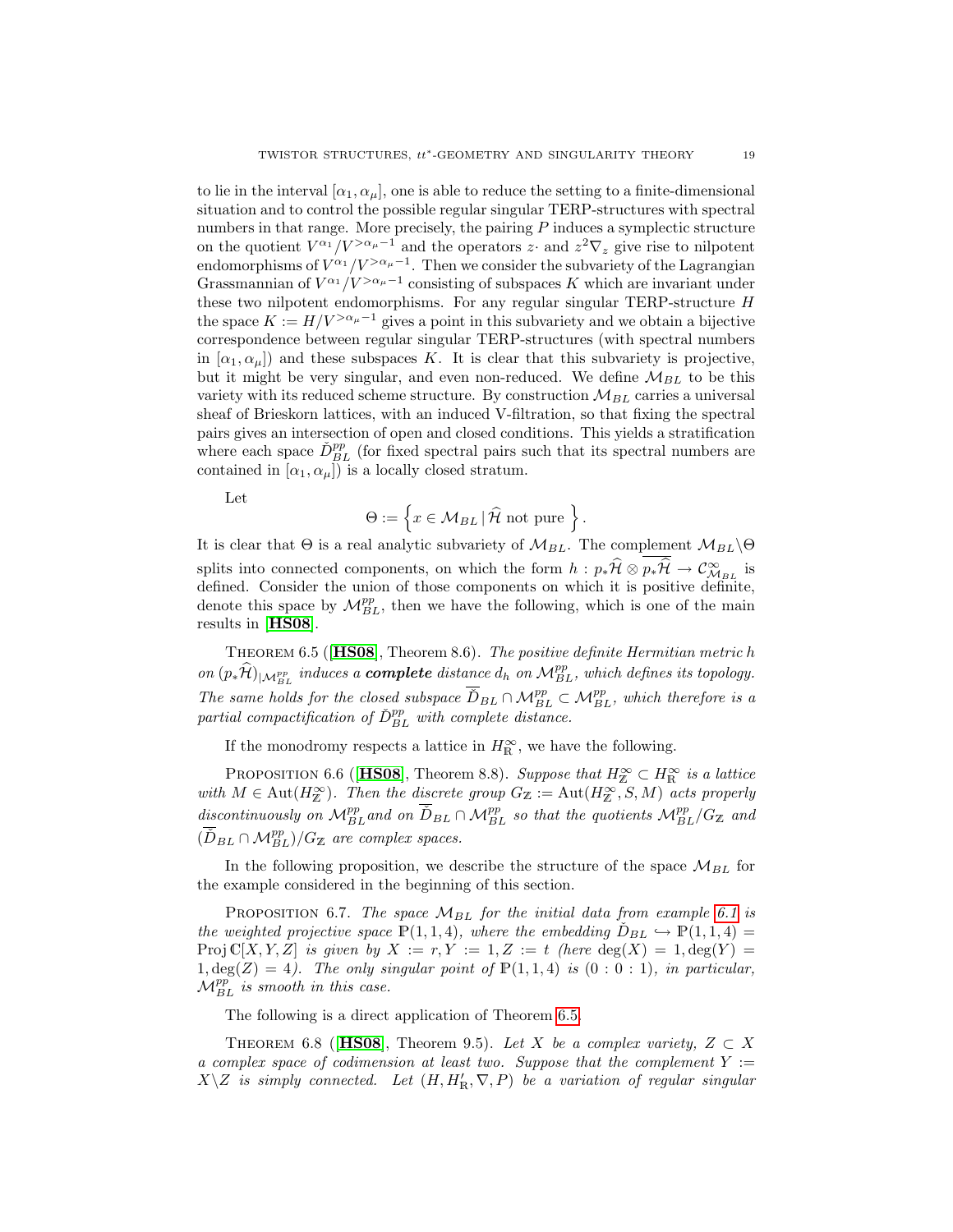pure polarized TERP-structures on the complement Y which has constant spectral pairs. Then this variation extends to the whole of X, with possibly jumping spectral numbers over Z.

This theorem can be proved exactly as in the case of Hodge structures, namely, the given variation defines a period map  $Y \to \check{D}_{BL}^{pp}$ . In particular, due to Corollary [5.5,](#page-15-2) we know that this map is distance decreasing with respect to the (complete) distance  $d_h$  on  $\overline{D}_{BL} \cap \mathcal{M}_{BL}^{pp}$  and the Kobayashi pseudometric on Y. This implies that it extends continuously and then also holomorphically to  $X$  (the proof is the same as in [[Kob05](#page-24-17), Corollary 3.5], note however that  $\overline{D}_{BL} \cap M_{BL}^{pp}$  is not a hyperbolic space, but the period map is horizontal by assumption, which is sufficient).

To finish this section, we describe two further examples of classifying spaces  $M_{BL}$ . More examples can be found in [**[HS08](#page-23-6)**].

EXAMPLE 6.9 ([[HS08](#page-23-6)], Section 9.3). Here is an example where  $\mathcal{M}_{BL}$  is reducible. Fix any number  $n \in \mathbb{N}_{>0}$  and consider the initial data:  $H_{\mathbb{R}}^{\infty} := \mathbb{R}B_1 \oplus \mathbb{R}B_2$ ,  $M := \text{id} \in \text{Aut}(H^{\infty}_{\mathbb{R}})$ , and  $S(\underline{B}^{tr}, \underline{B}) = (-1)^n \frac{1}{2} \text{diag}(1, 1)$ . Let  $A_1 := B_1 + iB_2$ ,  $A_2 := \overline{A}_1 = B_1 - iB_2$  and consider the following reference filtration

$$
\{0\} = F_0^{n+1} \subsetneq F_0^n := \mathbb{C}A_1 = F_0^{n-1} = \dots = F_0^{-n+1} \subsetneq F_0^{-n} = H^\infty
$$

Then  $\alpha_1 = -n$  and the classifying space is  $\dot{D}_{PMHS} = D_{PMHS} = \dot{D}_{PHS} = D_{PHS}$ , it consists of two points, namely  $F_0^{\bullet}$  and  $\overline{F}_0^{\bullet}$ 0 , which are both pure polarized Hodge structures of weight zero with Hodge decomposition  $H^{n,-n} \oplus H^{-n,n}$ . Put  $s_1 :=$  $z^{-n}A_1$  and  $s_2 := z^nA_2$ . The classifying space  $D_{BL}$  is a disjoint union of two affine lines, namely, the universal family over the component above  $F_0^{\bullet}$  is given by  $\mathcal{H}_{-n}(r) := \mathcal{O}_{\mathbb{C}^2}v_1 \oplus \mathcal{O}_{\mathbb{C}^2}v_2$ , where  $v_1 := z^{-n}A_1 + rz^{n-1}A_2 = s_1 + rz^{-1}s_2, v_2 :=$  $z^{n} A_2 = s_2$ , and the universal family over the other component is given by  $\mathcal{H}_n(r) :=$  $\mathcal{O}_{\mathbb{C}^2}(z^{-n}A_2+rz^{n-1}A_1)\oplus \mathcal{O}_{\mathbb{C}^2}z^nA_1$ . The following diagram visualizes this situation.



It is directly evident that the "limit TERP"-structure (when  $r$  approaches infinity), is given by  $\mathcal{G}_{-n+1} := \mathcal{O}_{\mathbb{C}}g_1 \oplus \mathcal{O}_{\mathbb{C}}g_2$ , where  $g_1 := zs_1$  and  $g_2 := z^{-1}s_2$ . We see that  $\mathcal{G}_{-n+1}$  is the origin in one of the two components of the classifying space  $D_{BL}$  associated to the same data, but with  $\alpha_1 := -n + 1$ . Note, however, that the two (conjugate) filtrations induced by  $\mathcal{G}_{-n+1}$  and  $\mathcal{G}_{n-1}$ , respectively, are not pure polarized: the Hodge metric is negative definite. Taking the limit of the universal family for this classifying spaces yields TERP-structures  $\mathcal{G}_{-n+2}$  and  $\mathcal{G}_{n-2}$ , respectively, and we can continue this procedure until we arrive at  $\mathcal{G}_{-1}$  and  $\mathcal{G}_1$ . The limits  $\lim_{r\to\infty} \mathcal{H}_{-1}(r)$  and  $\lim_{r\to\infty} \mathcal{H}_{1}(r)$  are both equal to the lattice  $\mathcal{G}_0 = V^0$ . This shows that the space  $\mathcal{M}_{BL}$  is a chain of 2n copies of  $\mathbb{P}^1$ , where the Hodge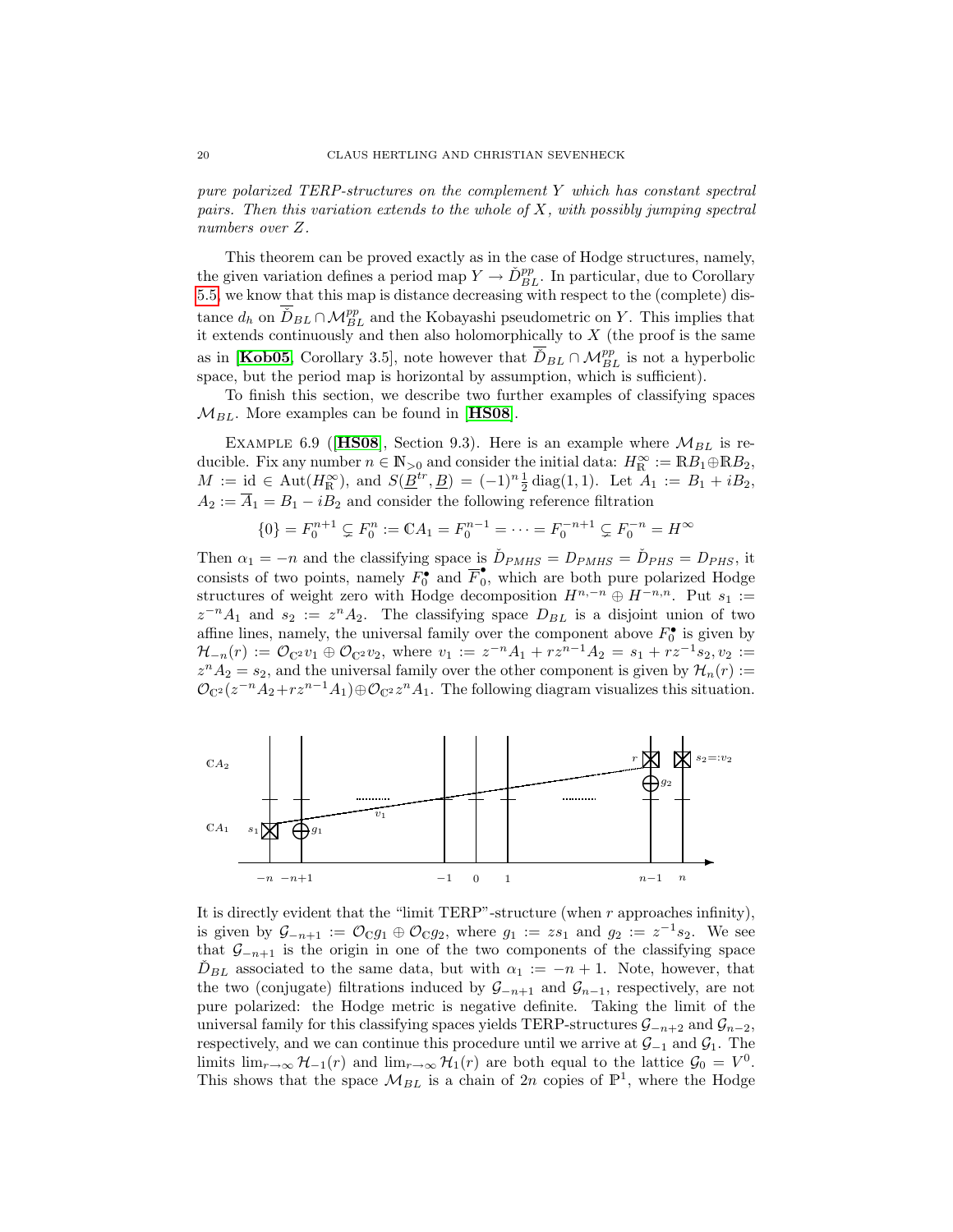filtration gives pure polarized, resp. negative definite, pure Hodge structures on every other component of this chain.



It is easy to calculate the associated twistors: For the original family  $\mathcal{H}_{-n}$ , we have

$$
\widehat{\mathcal{H}}_{-n} := \mathcal{O}_{\mathbb{P}^1}\mathcal{C}_{\mathbb{C}}^{\infty}(\underbrace{s_1 + rz^{-1}s_2}_{w_1}) \oplus \mathcal{O}_{\mathbb{P}^1}\mathcal{C}_{\mathbb{C}}^{\infty}(\underbrace{s_2 + \overline{r}zs_1}_{w_2})
$$

and the metric is  $h(w_1, w_2) = \text{diag}(1 - |r|^2)$  (note that  $P(s_1, s_2) = 1$  due to our choices), so that  $\mathcal{H}_{-n}(r)$  is a variation of pure polarized TERP-structures on  $\Delta^*$  (it is even a nilpotent orbit, which corresponds by Theorem [4.4](#page-10-0) to the pure polarized Hodge structure  $(H^{\infty}, H^{\infty}_{R}, S, F^{•}_{0})$ . The same holds for the family  $\mathcal{H}_{n}(r)$ .

Note however that due to  $P(g_1, g_2) = -1$ , the variation of twistors on the second left-(or right-)most  $\mathbb{P}^1$  is pure polarized on  $\mathbb{P}^1\backslash\overline{\Delta}$ , where the origin is the TERP-structure  $\mathcal{G}_{-n+1}$  (resp.  $\mathcal{G}_{n-1}$ ). This means that in the above picture, the points of intersection on the lower level are pure polarized, but not those on the upper level. In particular,  $V^0$  is pure polarized precisely if n is even (the above picture already supposes that  $n$  is odd), which can also be seen directly from the formula  $S(A_1, A_2) = (-1)^n$ .

EXAMPLE 6.10 (**[HS08](#page-23-6)**, Section 9.1). This example shows that  $M_{BL}$  is not necessarily a union or a product of projective or weighted projective spaces. Consider the following initial data:  $H_{\mathbb{R}}^{\infty} := \bigoplus_{i=1}^{4} \mathbb{R}B_i$ ,  $A_1 := B_1 + iB_4$ ,  $A_2 := B_2 + iB_3$ ,  $\overline{A}_1 = A_4, \ \overline{A}_2 = A_3, \ M(A_i) := e^{-2\pi i \alpha_i} A_i$ , where we choose  $\alpha_1$  and  $\alpha_2$  with  $-1 < \alpha_1 < \alpha_2 < -\frac{1}{2}$  and  $\alpha_3 = -\alpha_2$ ,  $\alpha_4 = -\alpha_1$ . Moreover, we put

$$
S(\underline{B}^{tr}, \underline{B}) := \begin{pmatrix} 0 & 0 & 0 & -\gamma_1 \\ 0 & 0 & -\gamma_2 & 0 \\ 0 & \gamma_2 & 0 & 0 \\ \gamma_1 & 0 & 0 & 0 \end{pmatrix}
$$

where  $\gamma_1 := \frac{-1}{4\pi} \Gamma(\alpha_1 + 1) \Gamma(\alpha_4)$  and  $\gamma_2 := \frac{-1}{4\pi} \Gamma(\alpha_2 + 1) \Gamma(\alpha_3)$  (so that  $S(A_1, A_4)$ )  $2i\gamma_1$  and  $S(A_2, A_3) = 2i\gamma_2$ . Let  $s_i := z^{\alpha_i} A_i$  and  $\mathcal{H} := \bigoplus_{i=1}^4 \mathcal{O}_{\mathbb{C}^4} v_i$ , where

$$
v_1 := s_1 + rz^{-1}s_3 + qz^{-1}s_4
$$
  
\n
$$
v_2 := s_2 + pz^{-1}s_3 + rz^{-1}s_4
$$
  
\n
$$
v_3 := s_3
$$
  
\n
$$
v_4 := s_4
$$

Then  $(H, H'_{\mathbb{R}}, \nabla, P)$  is a variation of TERP-structures of weight zero on  $\mathbb{C}^3$  with constant spectrum  $Sp = (\alpha_1, \ldots, \alpha_4)$ , it is in fact the universal family of the classifying space  $\check{D}_{BL}$  associated to the initial data  $(H^{\infty}, H^{\infty}_{R}, S, M, Sp)$ . The induced (constant) filtration is

$$
\{0\} = F^1 \subsetneq F^0 := \mathbb{C} A_1 \oplus \mathbb{C} A_2 \subsetneq F^{-1} = H^\infty
$$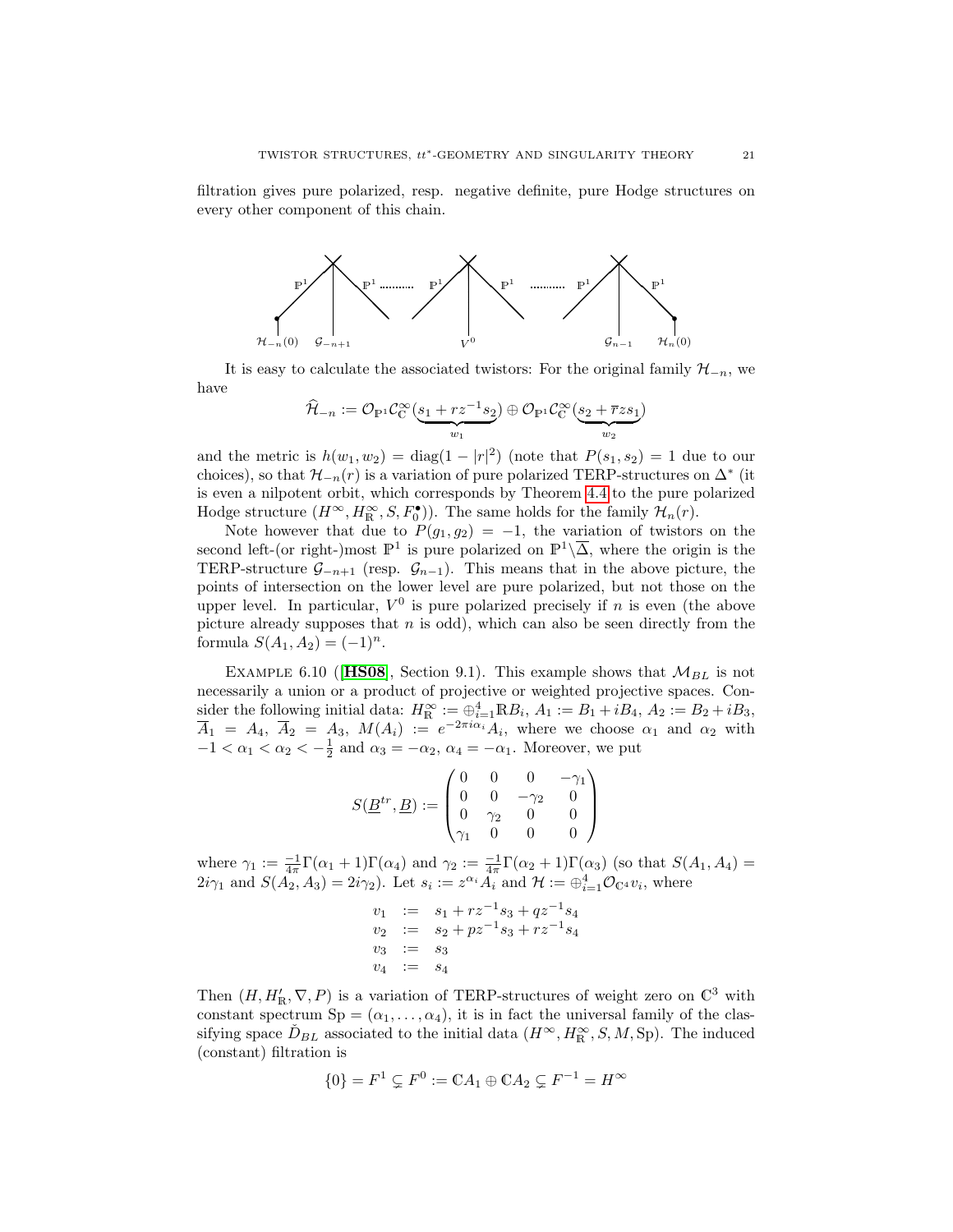from which one checks that  $(H^{\infty}, H^{\infty}_{R}, S, F^{\bullet})$  is a pure polarized Hodge structure of weight −1. The associated diagram looks as follows.



Let us calculate the space  $\mathcal{M}_{BL}$  associated to the initial data  $(H^{\infty}, H^{\infty}_{R}, S, M, \alpha_1, w)$ . It is very simple in this example, as we have  $\lfloor \alpha_\mu - \alpha_1 \rfloor = 1$ . This implies that  $zv_i \in V^{>\alpha_4-1}$  and  $(z^2 \nabla_z)v_i \in V^{>\alpha_4-1}$  for  $i=1,\ldots,4$ , so that

$$
\mathcal{M}_{BL} = \mathcal{L}\mathcal{G}\mathbf{r}(V^{\alpha_1}/V^{>\alpha_4-1}, [P^{(-1)}]),
$$

where  $[P^{(-1)}] = (z^{-1}s_4)^* \wedge (s_1)^* + (z^{-1}s_3)^* \wedge (s_2)^* \in \bigwedge^2 (V^{\alpha_1}/V^{>\alpha_4-1})^*$  is the symplectic form induced by P and  $LGr(V^{\alpha_1}/V^{>\alpha_4-1}, [P^{(-1)}])$  denotes the Lagrangian Grassmannian of subspaces of dimension two of  $V^{\alpha_1}/V^{>\alpha_4-1}$  on which  $[P^{(-1)}]$  vanishes. Using the Plücker embedding, one checks that this Lagrangian Grassmannian is a hyperplane section of the Plücker quadric in  $\mathbb{P}^5$ , i.e., a smooth quadric in  $\mathbb{P}^4$  which is isomorphic neither to  $\mathbb{P}^3$  nor to  $\mathbb{P}^1 \times \mathbb{P}^2$ . It is also clear that  $M_{BL}$  is indeed the closure of the three-dimensional affine classifying space  $\check{D}_{BL}$ considered above, but it also contains other strata, e.g., the closure of the twodimensional classifying space associated to (the same topological data and) the spectrum Sp =  $(\alpha_1, \alpha_3 - 1, \alpha_2 + 1, \alpha_4)$  is the weighted projective space  $\mathbb{P}^1(1,1,2)$ , which appears as a (further) hyperplane section of the Lagrangian Grassmannian  $M_{BL}$ .

## 7. Period mappings and limit structures

<span id="page-21-0"></span>In this section, we will give an interpretation of one of the main results of [[Moc07](#page-24-5)] to the case of period mappings associated to isolated hypersurface singularities. We are considering variations of TERP-structures on non-compact varieties, and we are interested in studying their behaviour at the boundary. In order to keep the notation as simple as possible, we will restrict here to variations on a punctured disc. This is sufficient for many applications; the details for the higher dimensional case are worked out in [[HS08](#page-23-6)]. We will denote throughout this section by r a coordinate on  $\Delta$ .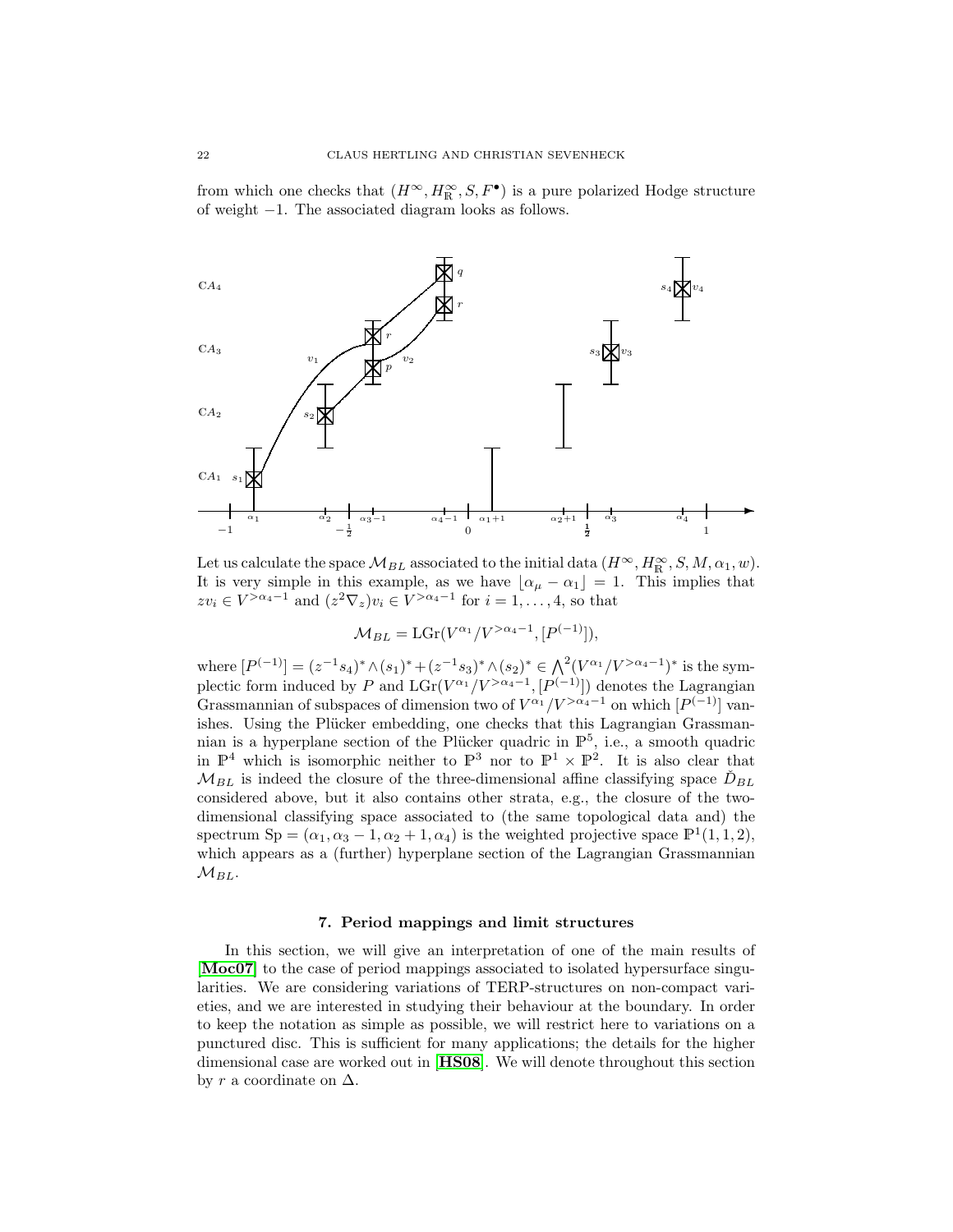LEMMA 7.1 ( $[HS08]$  $[HS08]$  $[HS08]$ , Sections 3 and 5). Let H be a variation of pure polarized regular singular TERP-structures on  $\Delta^*$ . Then for any  $a \in \mathbb{R}$ , there are vector bundles  ${}_{a}\mathcal{E}$  (resp.  ${}_{\leq a}\mathcal{E}$ ) on  $\mathbb{C}\times\Delta$  which extend H and such that the restriction  $(a\mathcal{E})_{\vert \mathbb{C}^*\times\Delta}$  (resp.  $(\langle a\mathcal{E})_{\vert \mathbb{C}^*\times\Delta}$ ) coincides with the Deligne extension  $\mathcal{V}_{\Delta}^{-a}$  (resp.  $\mathcal{V}_{\Delta}^{> -a}$ ) of order  $-a$  (resp. bigger than  $-a$ ) of H' over  $\mathbb{C}^* \times \Delta$ . Moreover, we have a connection

$$
\nabla: {}_{a}\mathcal{E} \longrightarrow {}_{a}\mathcal{E} \otimes z^{-1}\Omega^{1}_{\mathbb{C}\times\Delta}(\log(\{0\}\times\Delta\cup\mathbb{C}\times\{0\}))
$$

extending the given connection operators on  $\mathcal H$  and  $\mathcal V^{-a}_{\Delta}$ . There is a non-degenerate pairing

$$
P: {}_{a} \mathcal{E} \otimes {}_{<1-a} \mathcal{E} \longrightarrow z^{w} \mathcal{O}_{\mathbb{C} \times \Delta}
$$

which restricts to the given P on  $\mathbb{C} \times \Delta^*$ .

As a consequence, we can construct a limit object which turns out to be a TERP-structure.

THEOREM 7.2 ( $[HS08]$  $[HS08]$  $[HS08]$ , Theorem 3.5). Let H be as above. Then the C-bundle

$$
\mathcal{G}:=\bigoplus_{a\in(0,1]}{}_{a}\mathcal{E}/_{
$$

underlies a regular singular TERP-structure. It comes equipped with a nilpotent endomorphism

$$
\mathcal{N}:\mathcal{G}\longrightarrow z^{-1}\mathcal{G}
$$

given by the residue of the operator  $r\nabla_r$  on G along  $\mathbb{C}\times\{0\}$ .

In [[Moc07](#page-24-5)], a construction for a limit object starting from a general tame variation of pure polarized twistor structures is described. He proves that this is a polarized mixed twistor structure. It turns out that this limit can be identified with the twistor  $\widehat{G}$  constructed from the TERP-structure  $\mathcal{G}$ .

THEOREM 7.3 ([[HS08](#page-23-6)], Theorem 3.7). The  $\mathbb{P}^1$ -bundle  $\widehat{\mathcal{G}}$  underlies a polarized mixed twistor structure.

We refer to [[Moc07](#page-24-5)] or [[HS07b](#page-23-4)] for a precise definition of a polarized mixed twistor structure. It is essentially given by the additional datum of a weight filtration by subbundles  $\widehat{\mathcal{W}}_k$  of  $\widehat{\mathcal{G}}$  such that the quotients are pure twistors of weight k (i.e. isomorphic to a  $\mathcal{O}_{\mathbb{P}^1}^n(k)$  for some  $n \in \mathbb{N}$ ) and such that a positivity condition is satisfied on primitive subspaces. In our case  $\widehat{\mathcal{W}}_{\bullet}$  is defined by the weight filtration  $W_{\bullet}$  on G associated to N.

A very easy but important consequence is the following, which is the analogue of [[Sch73](#page-24-14), Corollary 4.11].

COROLLARY 7.4. Let  $H$  be as above, and suppose that the monodromy around  $\mathbb{C} \times \Delta^*$  of the local system H' is trivial. Then for any  $a \in \mathbb{R}$ ,  $_a\mathcal{E}$  underlies a variation of pure polarized regular singular TERP-structures on  $\Delta$ , extending H. The limit G is naturally identified with the fibre  ${}_{a}\mathcal{E}/r \cdot {}_{a}\mathcal{E}$ . In particular, G is still pure polarized.

We are mainly interested in TERP-structures defined by isolated hypersurface singularities. In that case, we obtain the following result.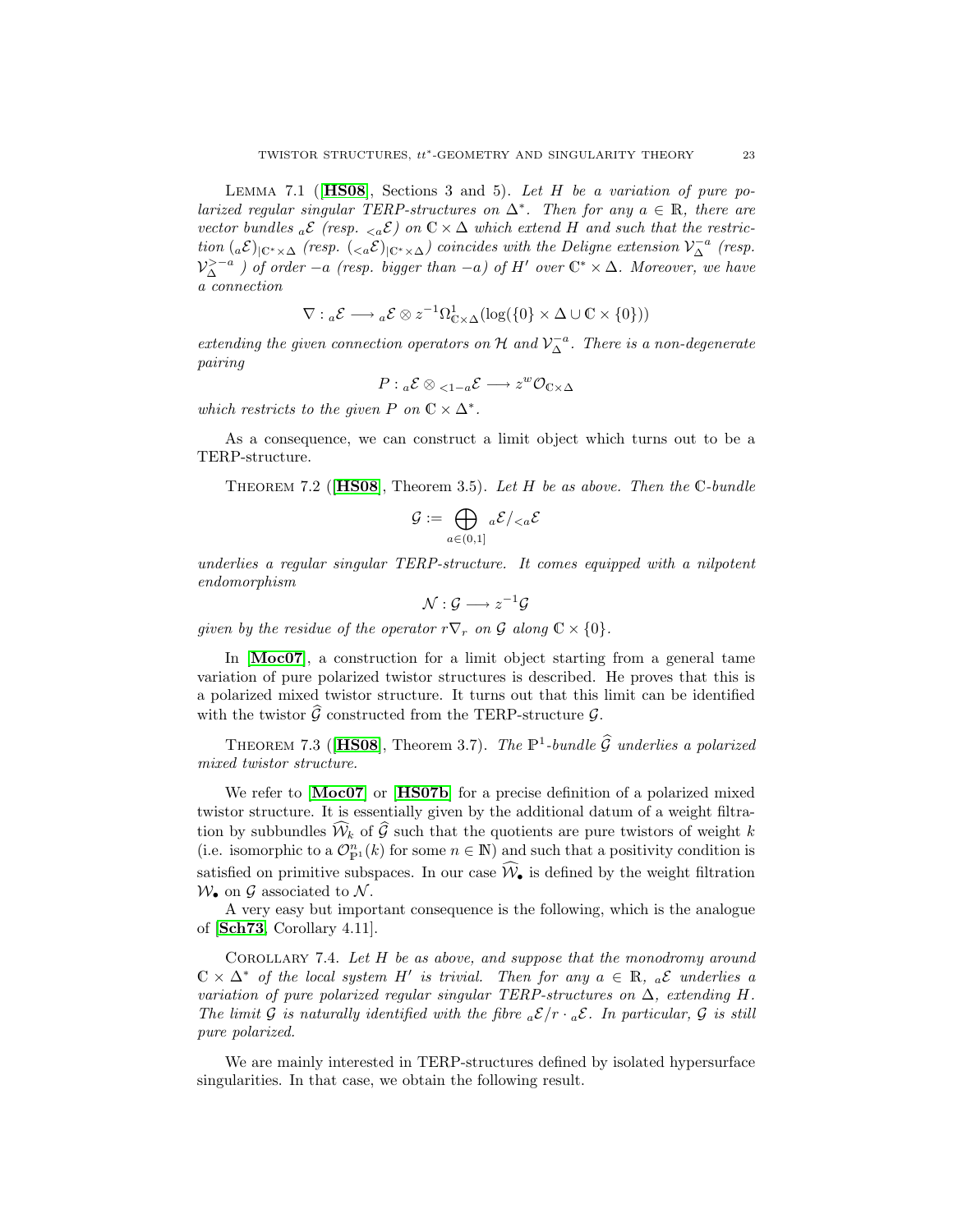THEOREM 7.5 ( $[HS08]$  $[HS08]$  $[HS08]$ , Theorem 9.7). Given a  $\mu$ -constant family of isolated hypersurface singularities  $F : (\mathbb{C}^{n+1} \times \Delta^*, 0) \to (\mathbb{C}, 0)$ , suppose that the variation TERP(F) over  $\Delta^*$  is pure polarized.

- If the monodromy around  $\mathbb{C} \times \{0\}$  is semi-simple, then the locally liftable period map  $\phi_{BL} : \Delta^* \to \check{D}_{BL}^{pp}/G_{\mathbb{Z}} \subset \overline{\check{D}}_{BL} \cap \mathcal{M}_{BL}^{pp}/G_{\mathbb{Z}}$  extends holomorphically (not necessarily locally liftable) to  $\phi_{BL} : \Delta \to \overline{D}_{BL} \cap \mathcal{M}_{BL}^{pp}/G_{\mathbb{Z}}$ .
- Suppose that the monodromy around  $\mathbb{C} \times \{0\}$  is reduced to the identity, in particular, there is a period map  $\phi_{BL} : \Delta^* \to \check{D}_{BL}^{pp} \subset \overline{\check{D}}_{BL} \cap \mathcal{M}_{BL}^{pp}$ . Then this map extends to

$$
\overline{\phi} : \Delta \to \overline{\check{D}}_{BL} \cap \mathcal{M}_{BL}^{pp}
$$

and the variation TERP(F) extends to a variation on  $\Delta$ .

We finish this survey by a result concerning the "new supersymmetric index", i.e., the endomorphism Q defined at the end of chapter [3.](#page-5-1)

THEOREM 7.6 ([Her03](#page-23-2)), Theorem 7.20). Consider a nilpotent orbit of regular singular TERP-structures K, i.e., a family over  $\Delta^*$  (coordinate r), constructed as  $K := \pi^* H$  from a single TERP-structure H, where  $\pi : \mathbb{C} \times \mathbb{C}^* \to \mathbb{C}, (z,r) \mapsto$  $zr$ . By definition K is pure polarized for small  $|r|$ , and we have the Hermitian endomorphism Q of  $p_*\hat{\mathcal{K}}$ . Then its eigenvalues tend for  $r \to 0$  to  $\frac{w}{2} - \text{Sp}(H, \nabla)$ .

A generalization of this result to the irregular case can be found in the recent preprint [[Sab08a](#page-24-18)].

## References

- <span id="page-23-7"></span>[Bri70] Egbert Brieskorn, Die Monodromie der isolierten Singularitäten von Hyperflächen, Manuscripta Math. 2 (1970), 103–161.
- <span id="page-23-9"></span>[CFIV92] Sergio Cecotti, Paul Fendley, Ken Intriligator, and Cumrun Vafa, A new supersymmetric index, Nuclear Phys. B 386 (1992), no. 2, 405–452.
- <span id="page-23-11"></span>[CKS86] Eduardo Cattani, Aroldo Kaplan, and Wilfried Schmid, Degeneration of Hodge structures, Ann. of Math. (2) 123 (1986), no. 3, 457–535.
- <span id="page-23-0"></span>[CV91] Sergio Cecotti and Cumrun Vafa, Topological–anti-topological fusion, Nuclear Phys. B 367 (1991), no. 2, 359–461.
- <span id="page-23-1"></span>[CV93]  $\qquad \qquad \qquad$ , On classification of  $N = 2$  supersymmetric theories, Comm. Math. Phys. 158 (1993), no. 3, 569–644.
- <span id="page-23-3"></span>[DS03] Antoine Douai and Claude Sabbah, Gauss-Manin systems, Brieskorn lattices and Frobenius structures. I, Ann. Inst. Fourier (Grenoble) 53 (2003), no. 4, 1055–1116.
- <span id="page-23-8"></span>[Gre75] G.-M. Greuel, Der Gauß-Manin-Zusammenhang isolierter Singularitäten von vollständigen Durchschnitten, Math. Ann. 214 (1975), 235-266.
- <span id="page-23-12"></span>[Her99] Claus Hertling, Classifying spaces for polarized mixed Hodge structures and for Brieskorn lattices, Compositio Math. 116 (1999), no. 1, 1–37.
- <span id="page-23-10"></span>[Her02] , Frobenius manifolds and moduli spaces for singularities, Cambridge Tracts in Mathematics, vol. 151, Cambridge University Press, Cambridge, 2002.
- <span id="page-23-2"></span>[Her03] , tt\* geometry, Frobenius manifolds, their connections, and the construction for singularities, J. Reine Angew. Math. **555** (2003), 77-161.
- <span id="page-23-5"></span>[HS07a] Claus Hertling and Christian Sevenheck, Curvature of classifying spaces for Brieskorn lattices, Preprint math.AG/0712.3691, to appear in "Journal of Geometry and Physics", 2007.
- <span id="page-23-4"></span>[HS07b]  $\qquad \qquad$  Nilpotent orbits of a generalization of Hodge structures., J. Reine Angew. Math. 609 (2007), 23–80.
- <span id="page-23-6"></span>[HS08] , Limits of families of Brieskorn lattices and compactified classifying spaces, Preprint math.AG/0805.4777, 2008.